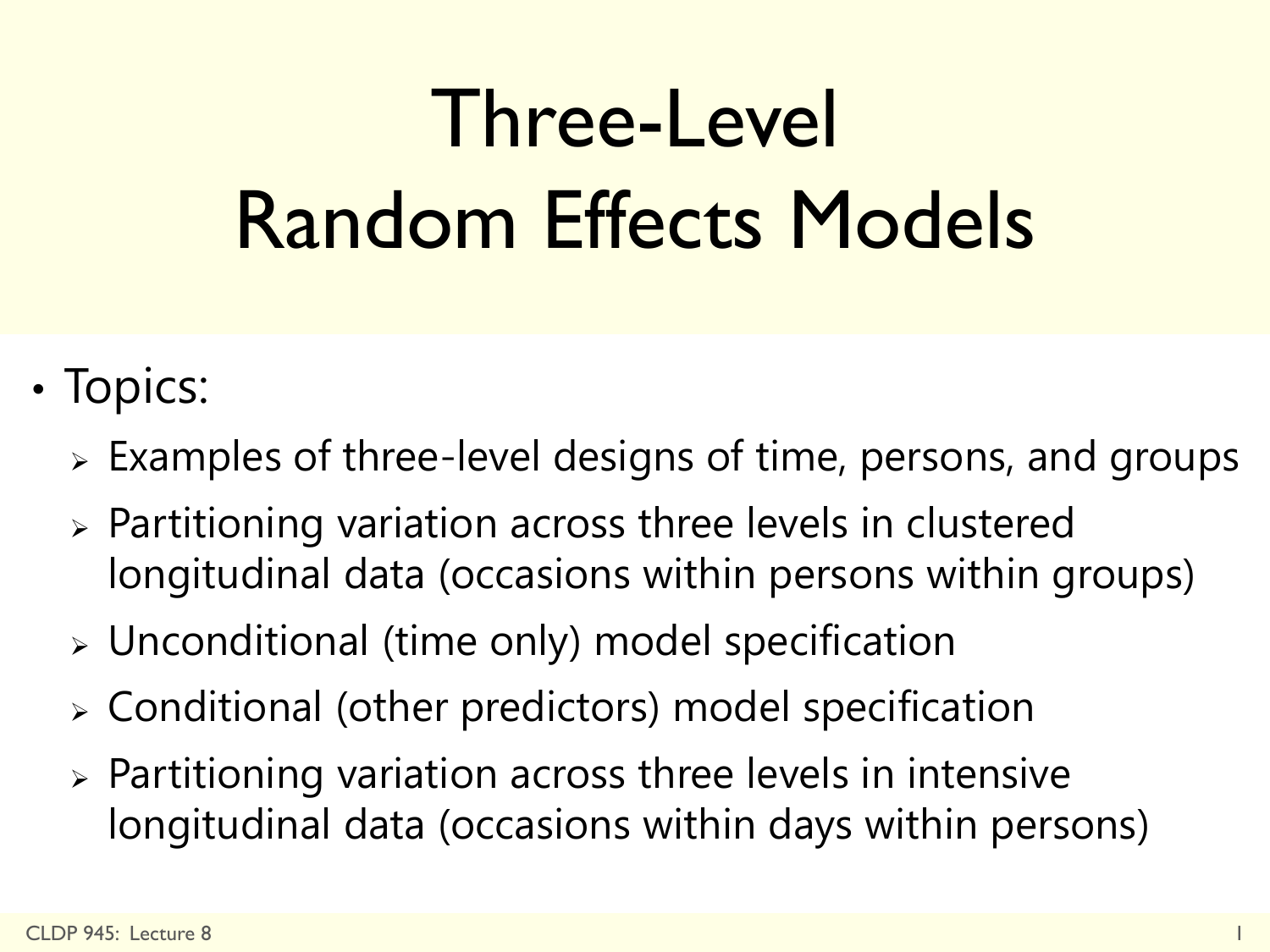## What determines the number of levels?

- **Answer: the model for the outcome variance ONLY**
- How many dimensions of sampling in the outcome?
	- $\triangleright$  Longitudinal, one person per family?  $\rightarrow$  2-level model
	- $\geq$  Longitudinal, 2+ people per family?  $\rightarrow$  3-level model
	- $\geq$  Longitudinal, 2+ people per family, many cities?  $\rightarrow$  4-level model
	- $\triangleright$  Sampling dimensions may also be crossed instead of nested, or may be modeled with fixed effects if the # units is small
- Need at least one pile of variance per dimension (for 3 levels, that's 2 sets of random effects and a residual)
	- Include whatever predictors you want for each level, but keep in mind that the usefulness of your predictors will be constrained by how much Y variance exists in its relevant sampling dimension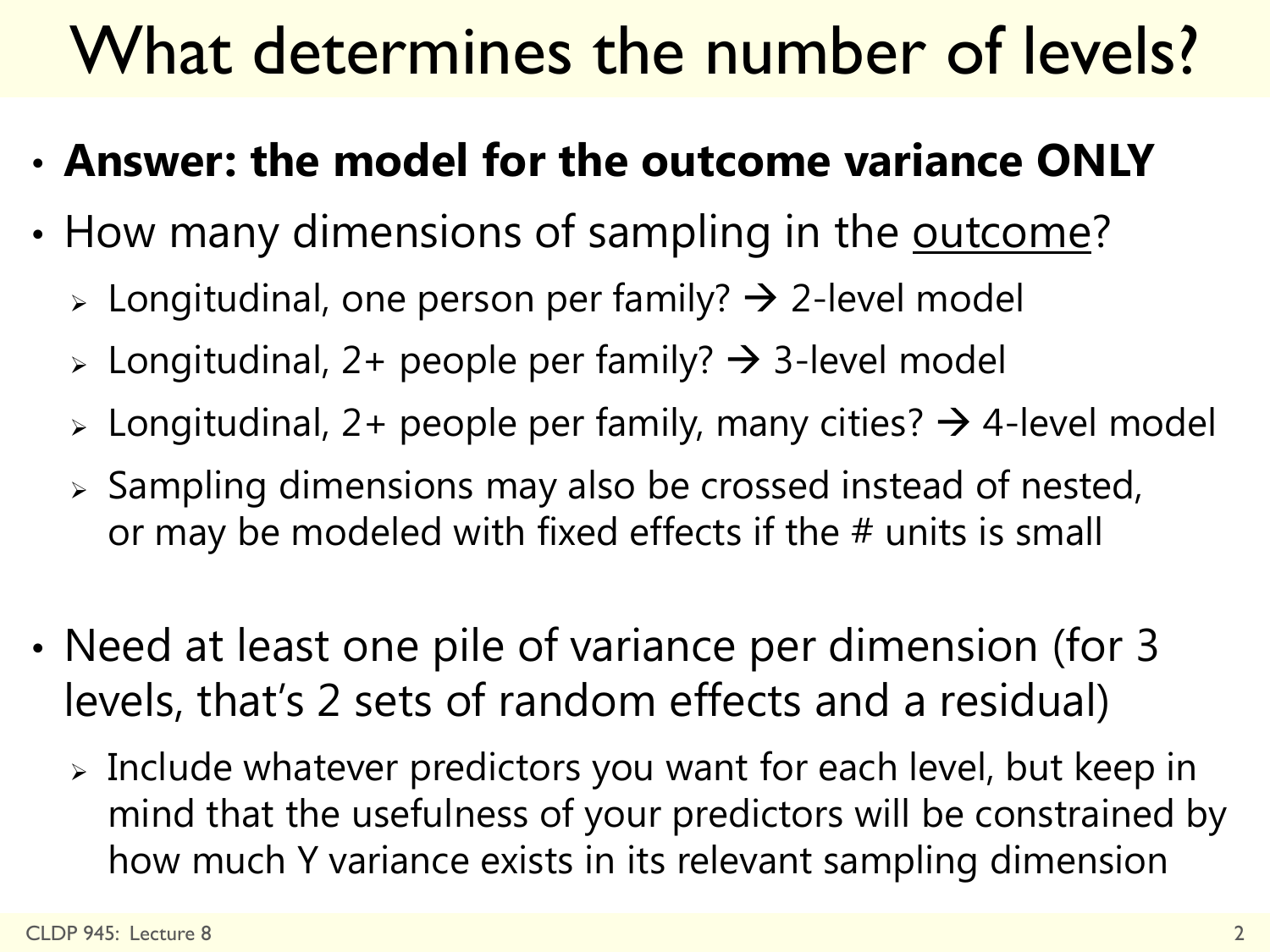### Kinds of 3-Level Designs: Clustered Longitudinal

• First example: Predicting **time-specific respondent outcomes**  for people nested in countries, collected over several years (all same people and same countries are measured over time)



- Country predictors can be included at level 3 only (no random effects)
- Person predictors should be included at levels 2 and 3 (+random over 3)
- What about effects of time-varying predictors?
	- $\triangleright$  For <u>People</u>: effects should be included at all 3 levels (+random over 2 and 3)
	- For Countries: effects are only possible at levels 1 and 3 (+random over 3)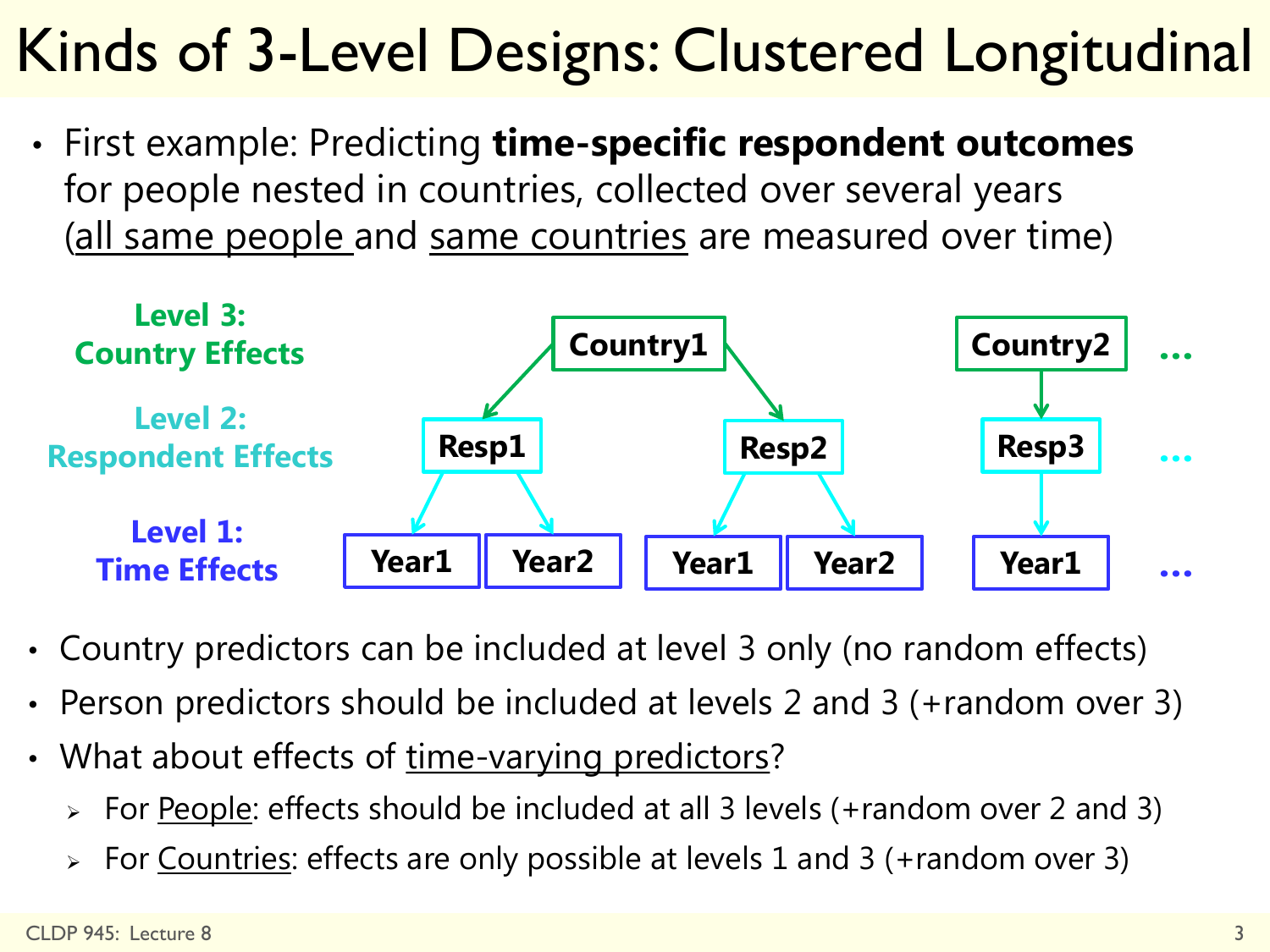# **Other Examples of 3-Level Designs**

- The sampling design for the outcome (not the predictors) dictates what your levels will be, **so time may not always be level 1**
- Example: Predicting answer compliance in respondents nested in interviewers, collected over several years (all different people)



- Based on the sampling of time, time may be modeled…
	- $\rightarrow$  As fixed effects in the model for the means  $\rightarrow$  2-level model instead
		- Best to use dummy codes for time if few occasions OR no time-level predictors of interest
	- As a random effect in the model for the variance  $\rightarrow$  3-level model
		- Then differences in compliance rates over time can be predicted by time-level predictors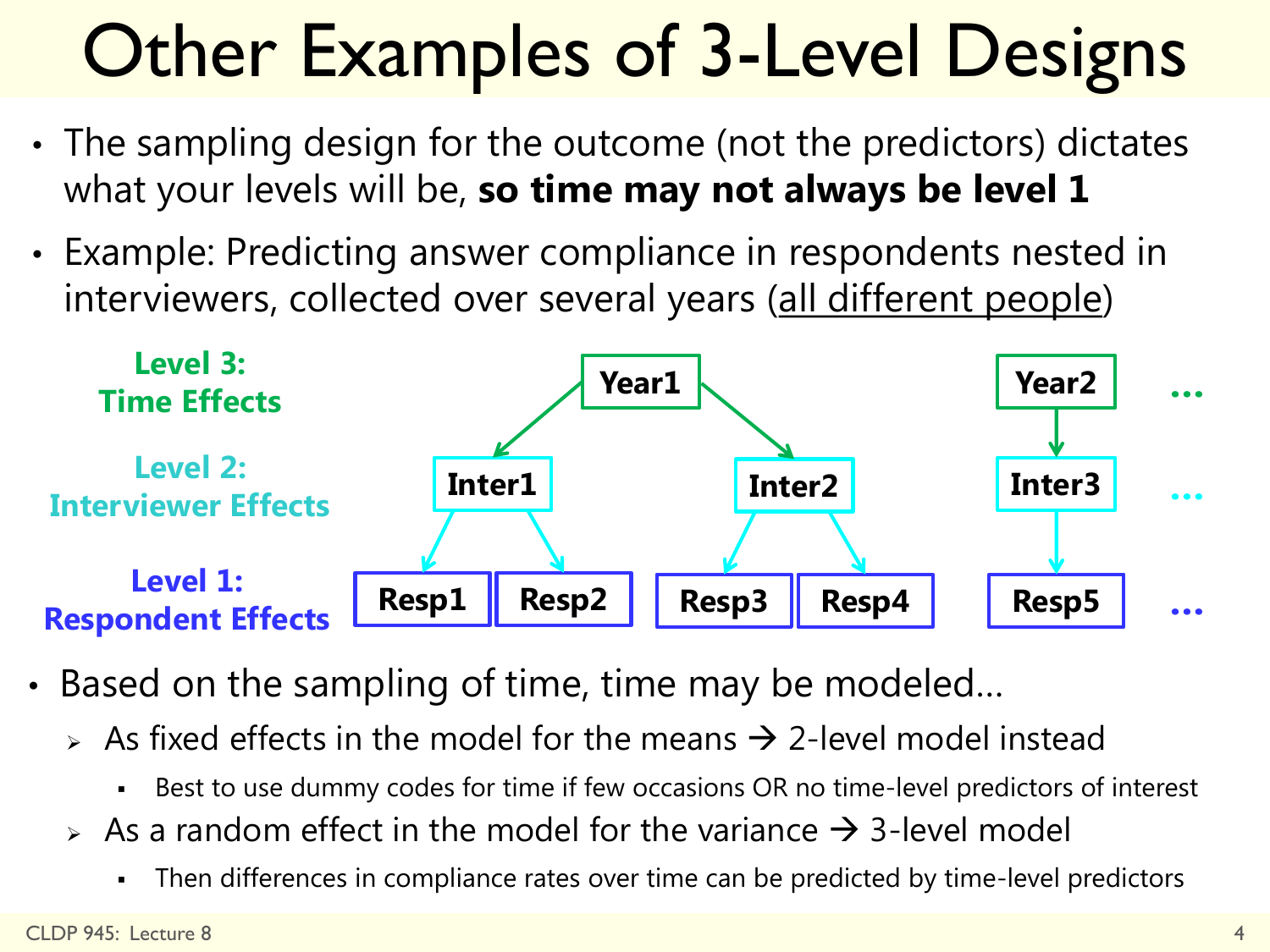# **Other Examples of 3-Level Designs**

• Another example: Predicting **time-specific respondent outcomes**  for people nested in countries, collected over several years (all different people, but the same countries measured over time)



- Before including any fixed effects of time, country and time are actually crossed, not nested as shown here
	- Are nested after controlling for which occasion is which via fixed effects (using dummy codes per mean or a time trend that describes the means)
	- $\triangleright$  Time is still a level because not all countries change the same way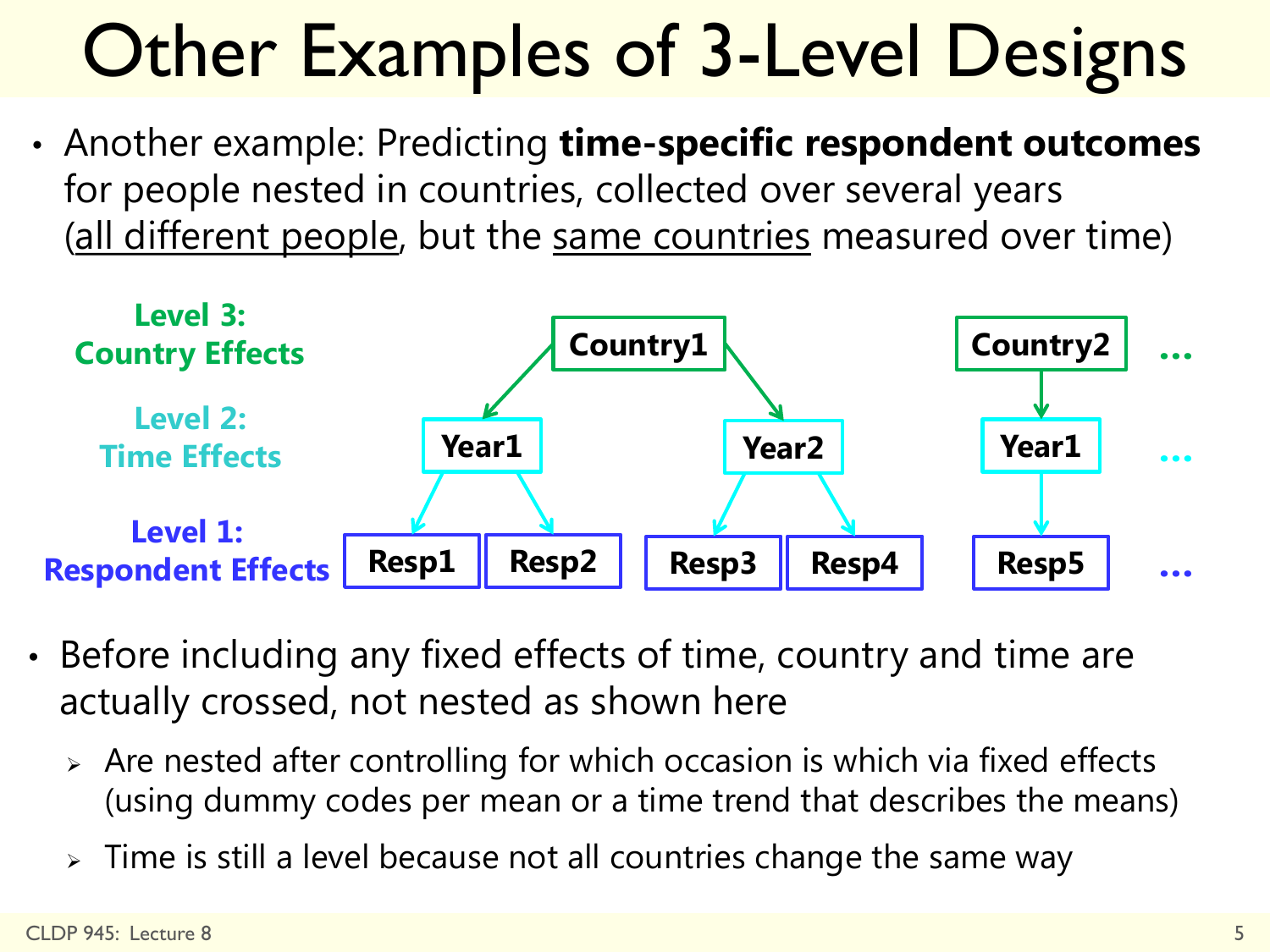### 3-Level Designs: Predictors vs. Outcomes

• Same example: What if, instead of respondent outcomes, we wanted to predict **time-varying country outcomes**?



Because the outcome was measured at level 2 (country per time):

- Respondents are no longer a level at all (no outcomes for them)
- So there is nothing for respondent predictors to do, except at higher levels
	- **Time-specific averages** of respondent predictors  $\rightarrow$  time-level outcome variation
	- **Across time, country averages** of respondent predictors  $\rightarrow$  country-level outcome variation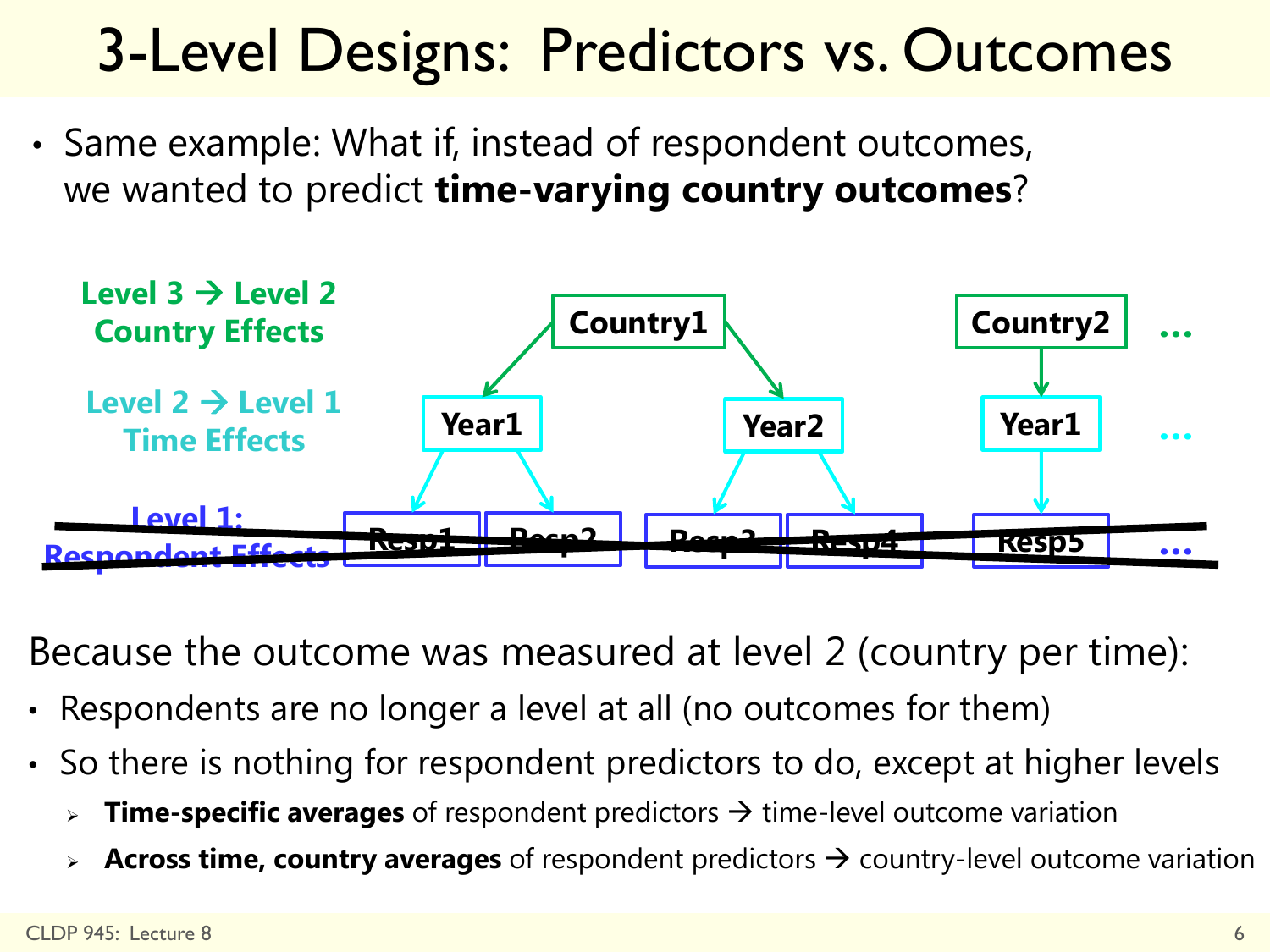#### Empty Means, 3-Level Random Intercept Model: Example for Clustered Longitudinal Data

Notation:  $t =$  level-1 time,  $i =$  level-2 person,  $j =$  level-3 group

| Level 1: $y_{tij} = \beta_{0ij} + \beta_{tij}$                                                                                                   | 3 Total Parameters:                                          |                                                   |
|--------------------------------------------------------------------------------------------------------------------------------------------------|--------------------------------------------------------------|---------------------------------------------------|
| Residual = time-specific deviation from person's predicted outcome from person's predicted outcome                                               | Fixed Intercept                                              |                                                   |
| Level 2: $\beta_{0ij} = \delta_{00j} + U_{0ij}$                                                                                                  | Model for the Variance (2):                                  |                                                   |
| Person Random Intercept = person-specific deviation from group's predicted outcome from group's predicted outcome from group's predicted outcome | Level-2 Variance of $U_{0ij} \rightarrow \tau_{U_{00}}^2$    |                                                   |
| Level 3: $\delta_{00j} = V_{000} + V_{00j}$                                                                                                      | Complete 3 Variance of $V_{00j} \rightarrow \tau_{V_{00}}^2$ |                                                   |
| Fixed Intercept = grand mean (because no<br>preditors yet)                                                                                       | Group Random Intercept                                       | $y_{tij} = V_{000} + V_{00j} + U_{0ij} + e_{tij}$ |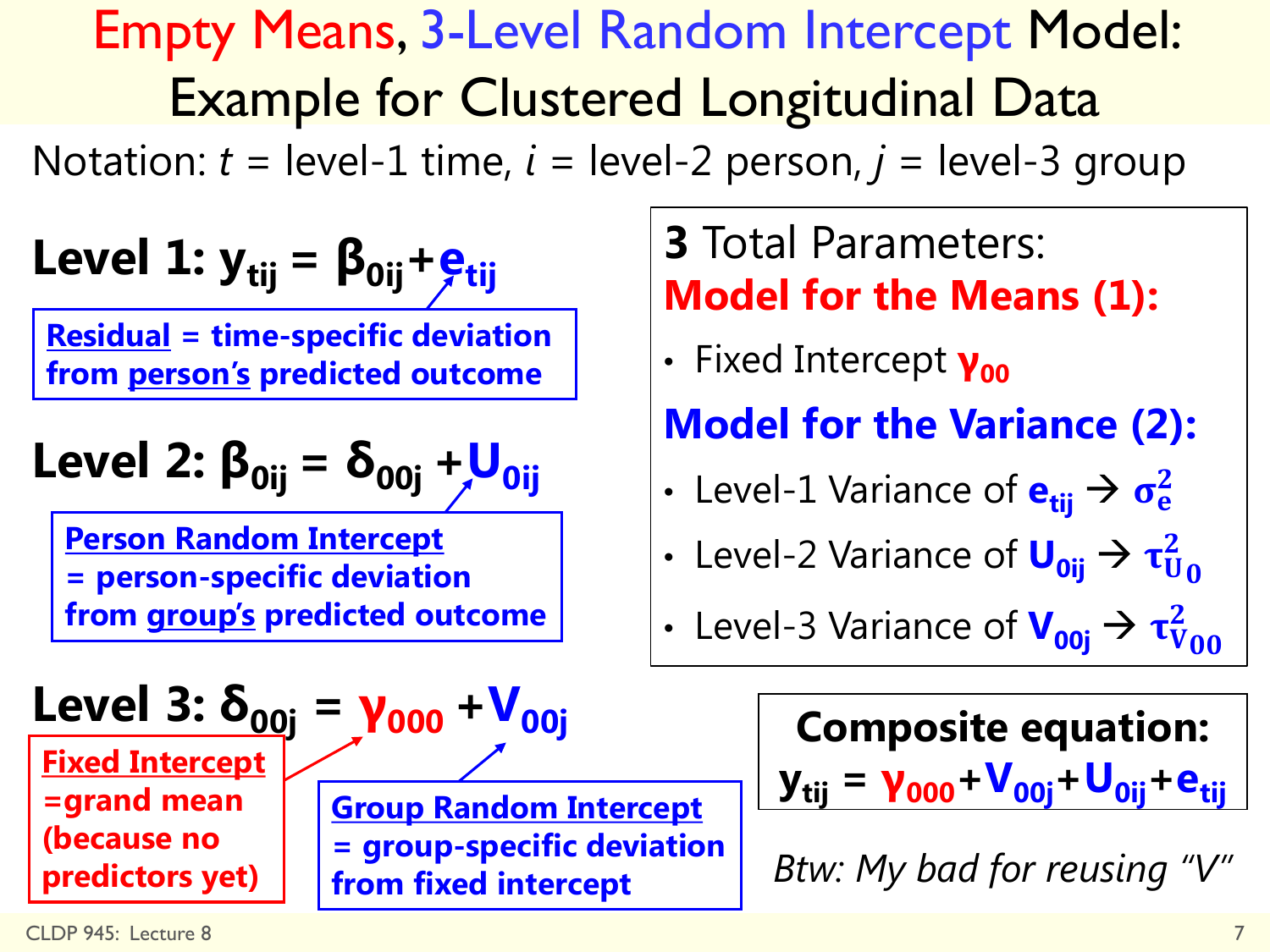# 2-Level Random Intercept Model

- Where does each kind of person dependency go? Into a new random effects variance component (or "pile" of variance):
- Let's start with an empty means, random intercept 2-level model for time within person:

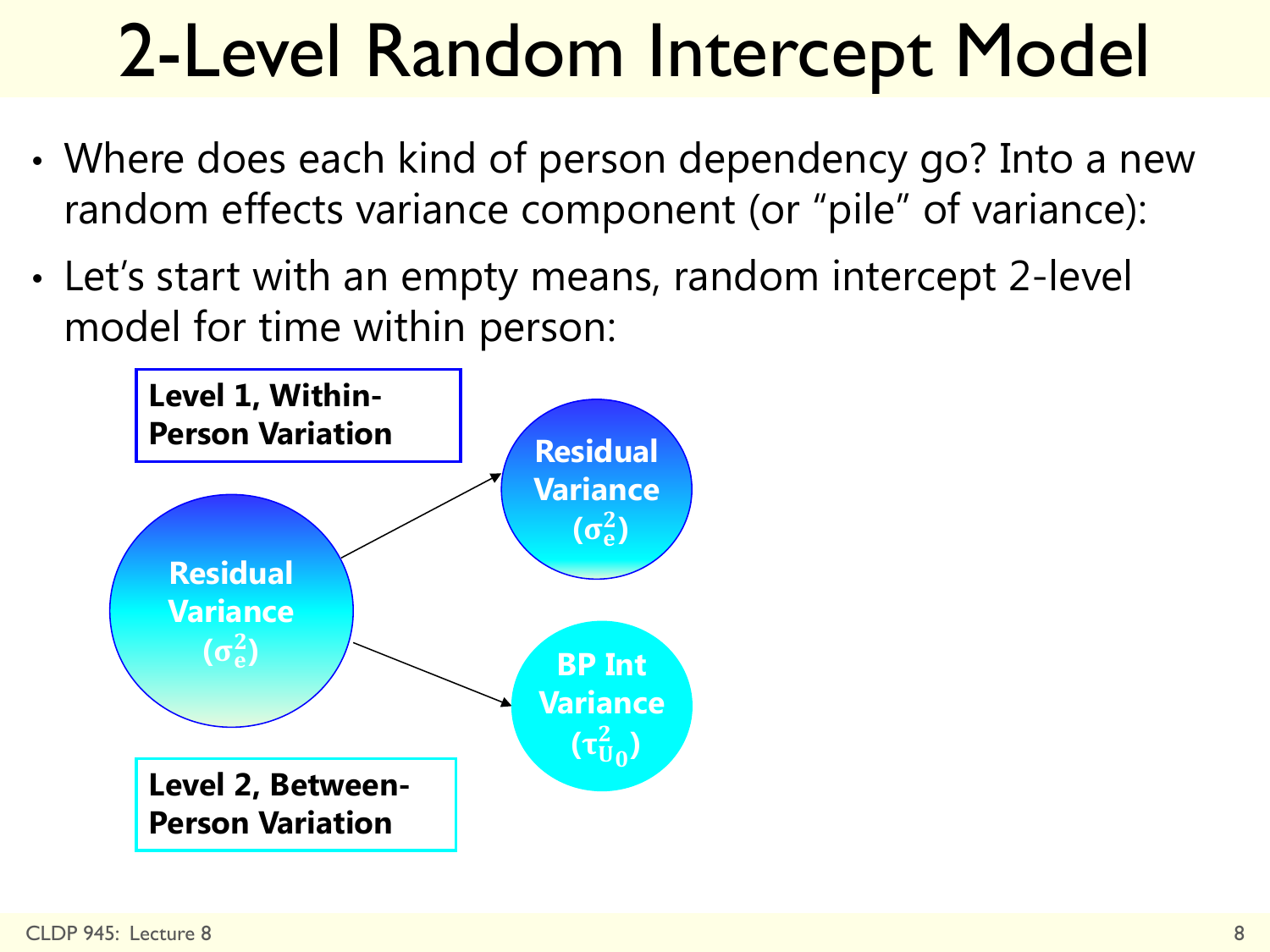# 3-Level Random Intercept Model

• Now let's see what happens in an empty means, random intercept 3-level model of time within person within groups:

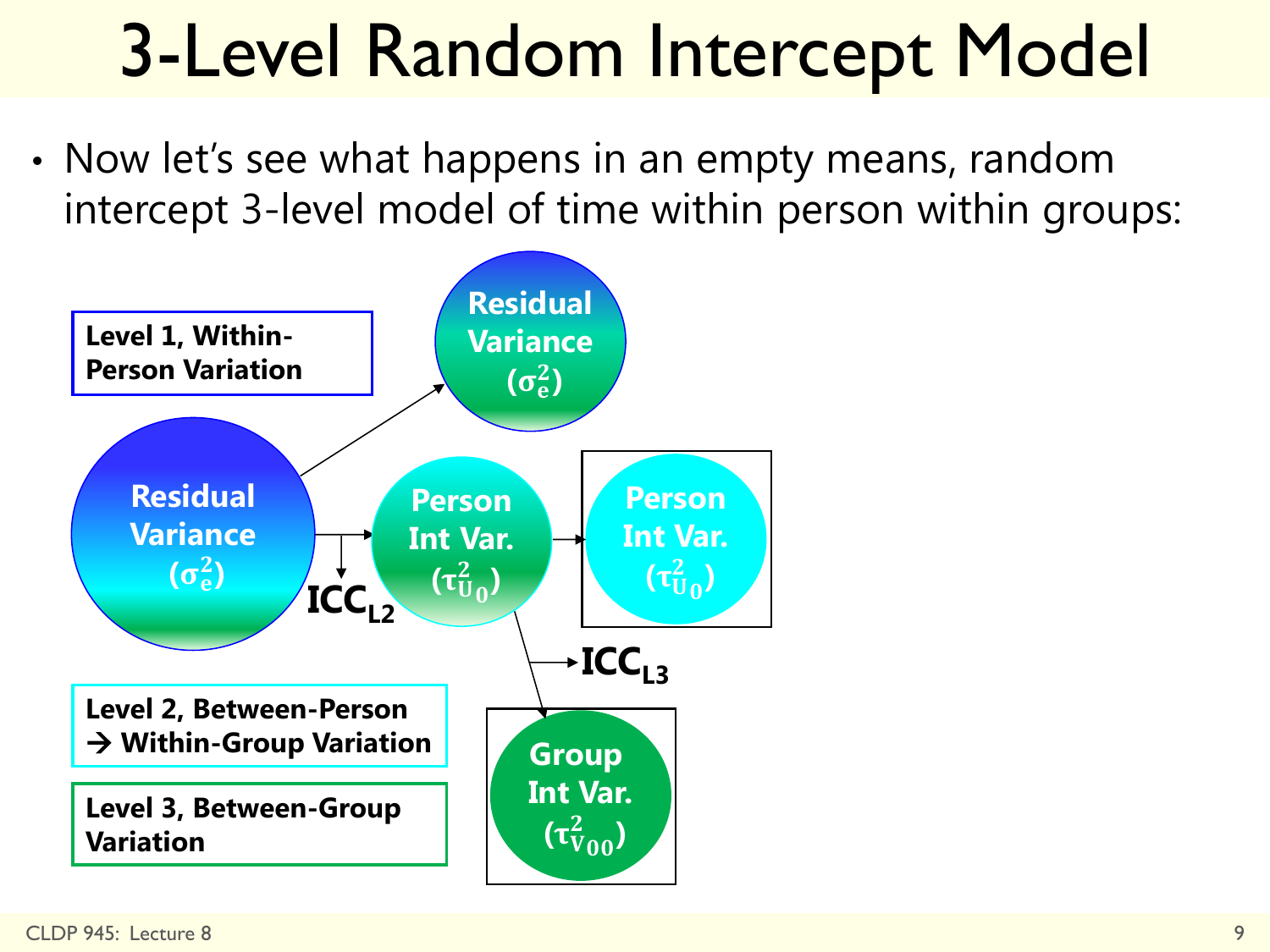### ICCs in a 3-Level Random Intercept Model Example: Time within Person within Group

#### • **ICC for level 2 (and level 3) relative to level 1:**

•  $ICC_{L2} =$ Between−Person Total = L3+L2 L3+L2+L1 =  $\tau_V^2$  $\frac{1}{00} + \tau_U^2$  $\overline{\mathbf{0}}$  $\overline{\tau_V^2}$  $_{00} + \tau_U^2$  $\sigma_0+\sigma_{\rm e}^2$ 

 $\rightarrow$  This ICC expresses similarity of occasions from same person (and by definition, from the same group)  $\rightarrow$  of the **total variation in Y**, how much of it is *between persons, or cross-sectional (not due to time)*?

• **ICC for level 3 relative to level 2 (ignoring level 1):**

• 
$$
\text{ICC}_{\text{L3}} = \frac{\text{Between-Group}}{\text{Between-Person}} = \frac{\text{L3}}{\text{L3+L2}} = \frac{\tau_{V_{00}}^2}{\tau_{V_{00}}^2 + \tau_{U_0}^2}
$$

 $\rightarrow$  This ICC expresses similarity of persons from same group (ignoring within-person variation over time)  $\rightarrow$  of **that total between***person variation in Y*, how much of that is actually *between groups*?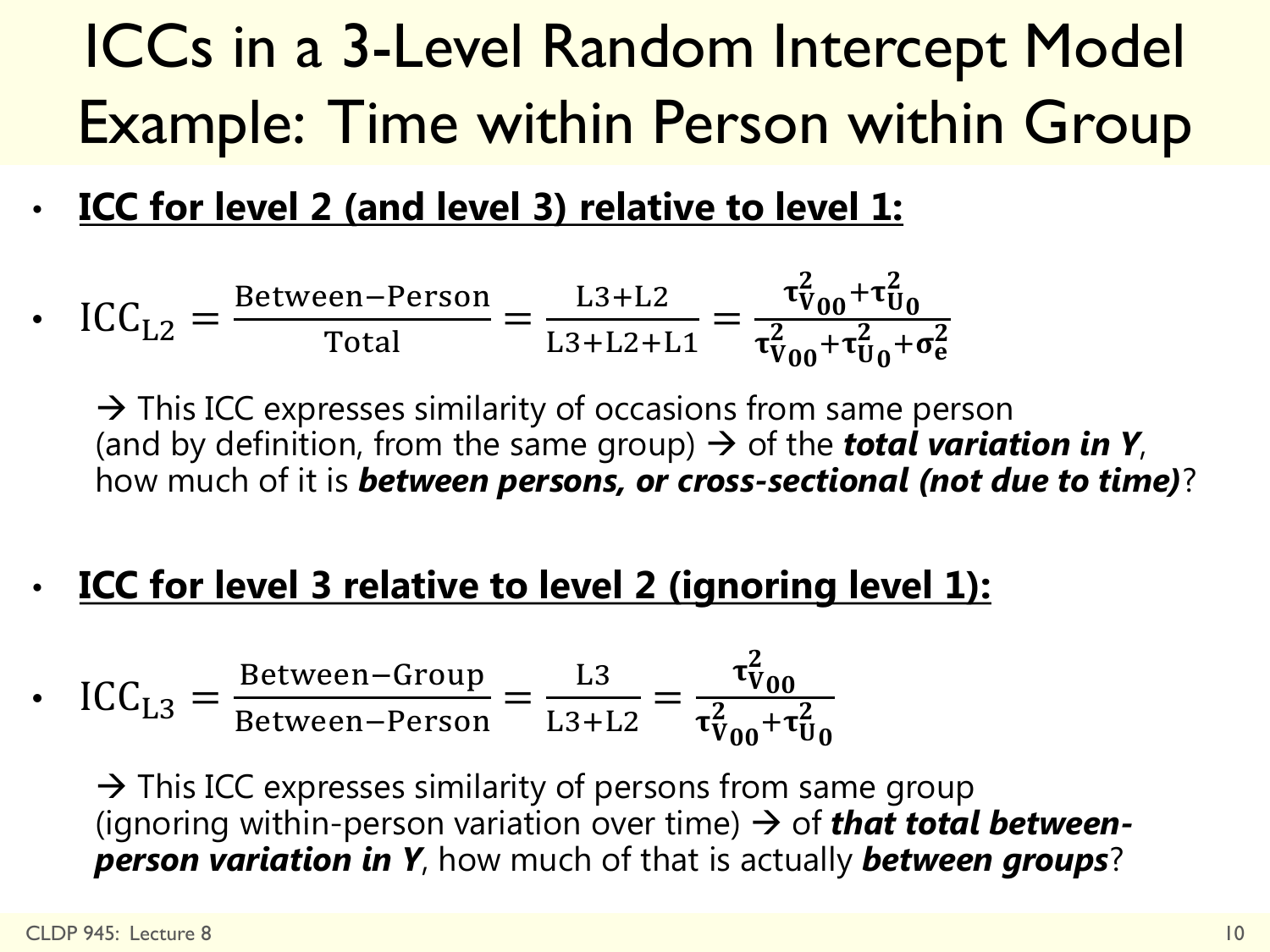## 3-Level Model for Intensive Longitudinal Data (occasions, days, persons)



Useful ICC variants for this type of design:

#### $\text{ICC}_{13B} = \text{L3}$  / total

- % Between Persons
- Note: this is what is given by STATA and Mplus as "level-3 ICC"

#### $ICC_{L2B} = L2 / L2 + L1$

- Proportion of timerelated variance for day
- Tests if occasions on same day are more related than occasions on different days (i.e., is day needed?)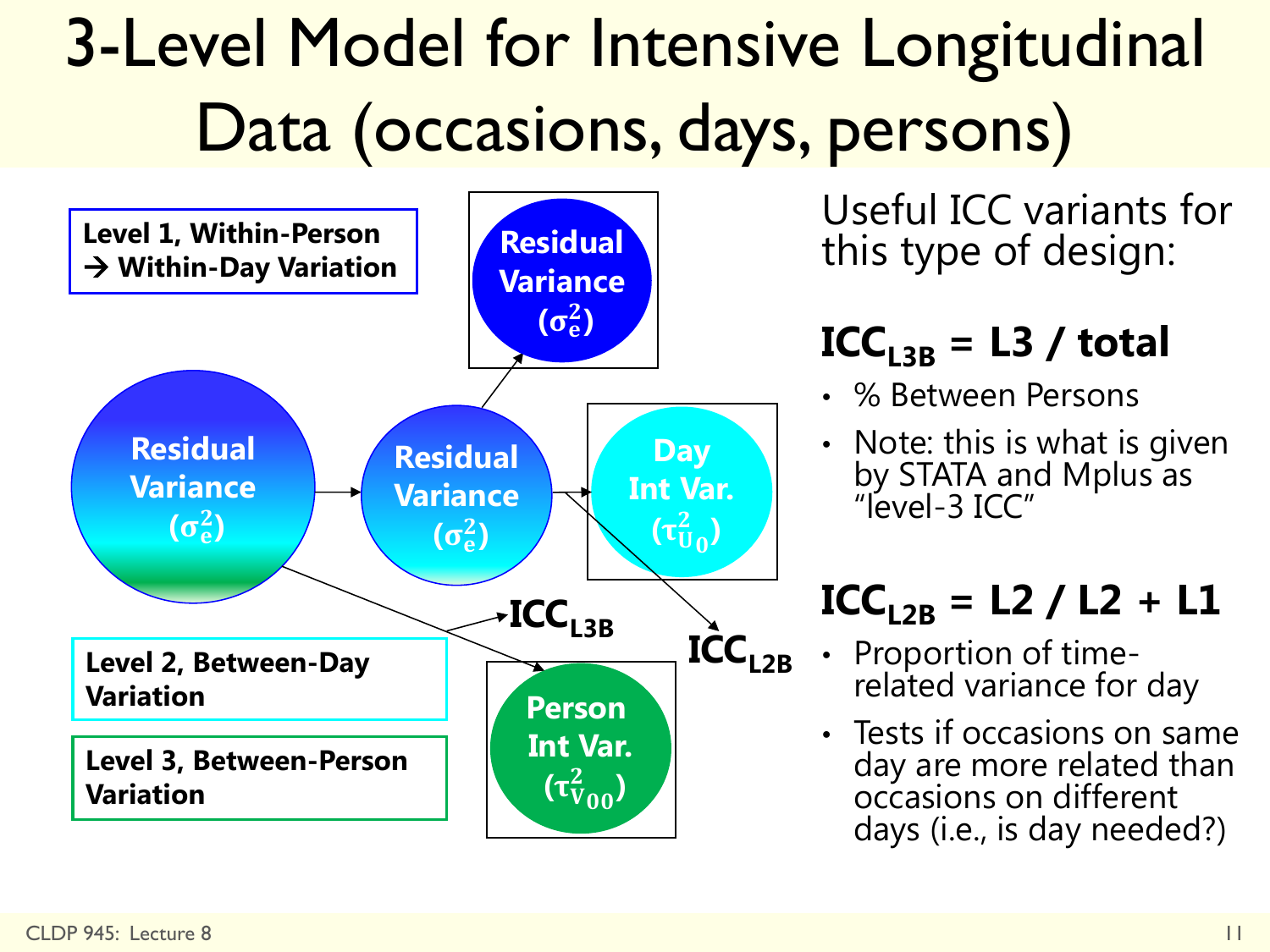# 2-Level Random Slope Model

• What about time? After adding fixed effects of time, we can add random effects of time over persons in a 2-level model:

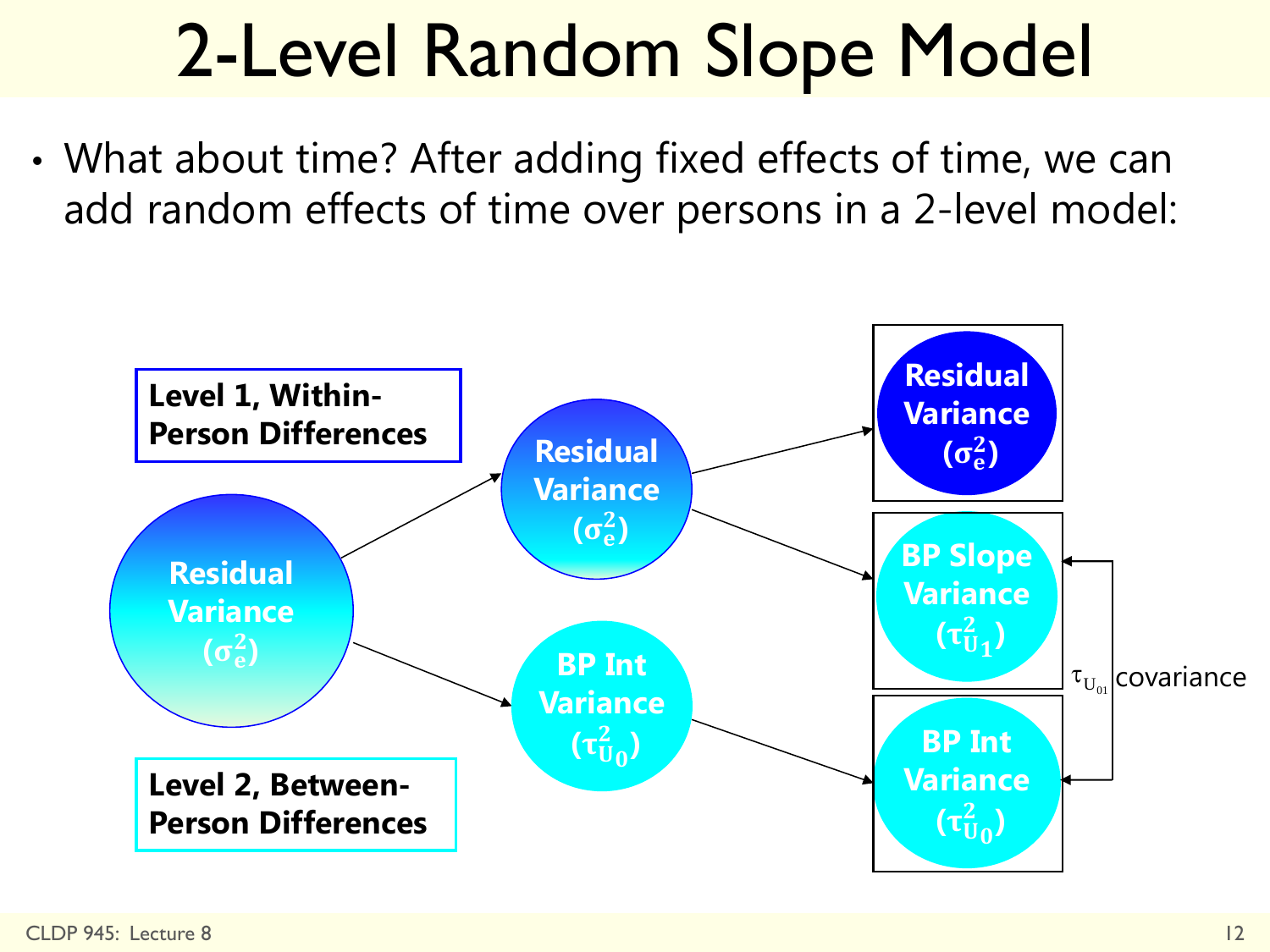# 3-Level Random Slope Model

• In a 3-level model, we can have random effects of time over persons AND groups:

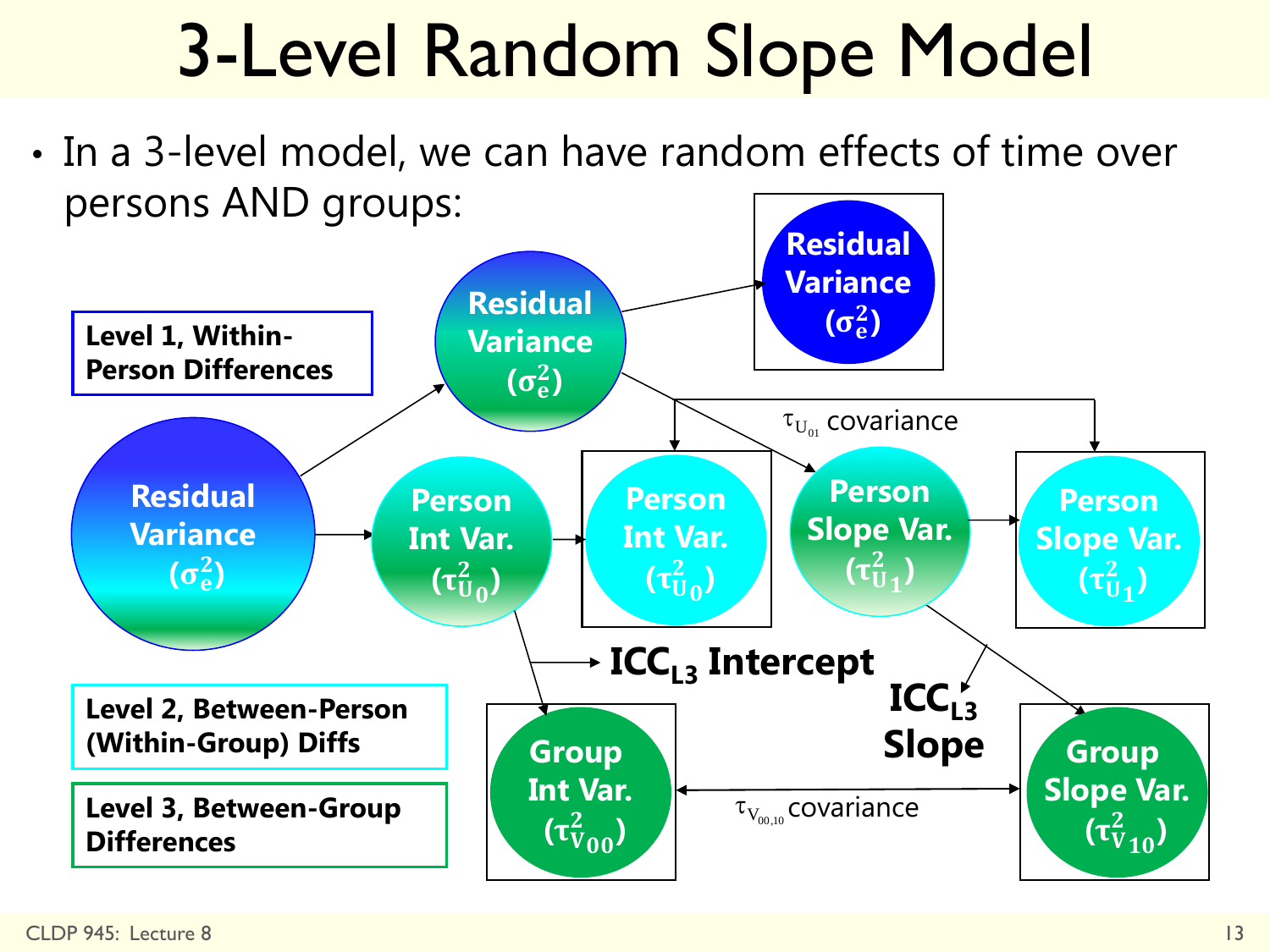### 3-Level Random Time Slope Model

Notation:  $t =$  level-1 time,  $i =$  level-2 person,  $j =$  level-3 group

Level 1: 
$$
y_{tij} = \beta_{0ij} + \beta_{1ij} (Time_{tij}) + e_{tij} + \beta_{\text{deviation from person's predicted growth line } (\sigma_e^2)}
$$

| Level 2: $\beta_{0ij} = \delta_{00j} + U_{0ij}$ | Person Random Intercept and Slope = person-specific deviations from group's<br>predictions from group's predicted intercept, slope $(\tau_{U_0}^2, \tau_{U_1}^2, \tau_{U_{01}})$ |
|-------------------------------------------------|----------------------------------------------------------------------------------------------------------------------------------------------------------------------------------|
|-------------------------------------------------|----------------------------------------------------------------------------------------------------------------------------------------------------------------------------------|

Level 3: 
$$
\delta_{00j} = \gamma_{000} + V_{00j}
$$

\n $\delta_{10j} = \gamma_{100} + V_{10j}$ 

**Group Random Intercept and Slope = group-specific deviations from fixed intercept, slope (**  $_{00}$ ,  $\tau _{\rm V}^2$  $_{10}$ <sup>,</sup>  $\tau$ <sub>V<sub>00,10</sub>)</sub>

**Fixed Intercept, Fixed Linear Time Slope**

**Composite equation (9 parameters): y**<sub>tij</sub> = ( $\gamma_{000} + V_{00j} + U_{0ij}$ )+

 $(\gamma_{100} + V_{10i} + U_{1ii})(Time_{\text{tii}}) + e_{\text{tii}}$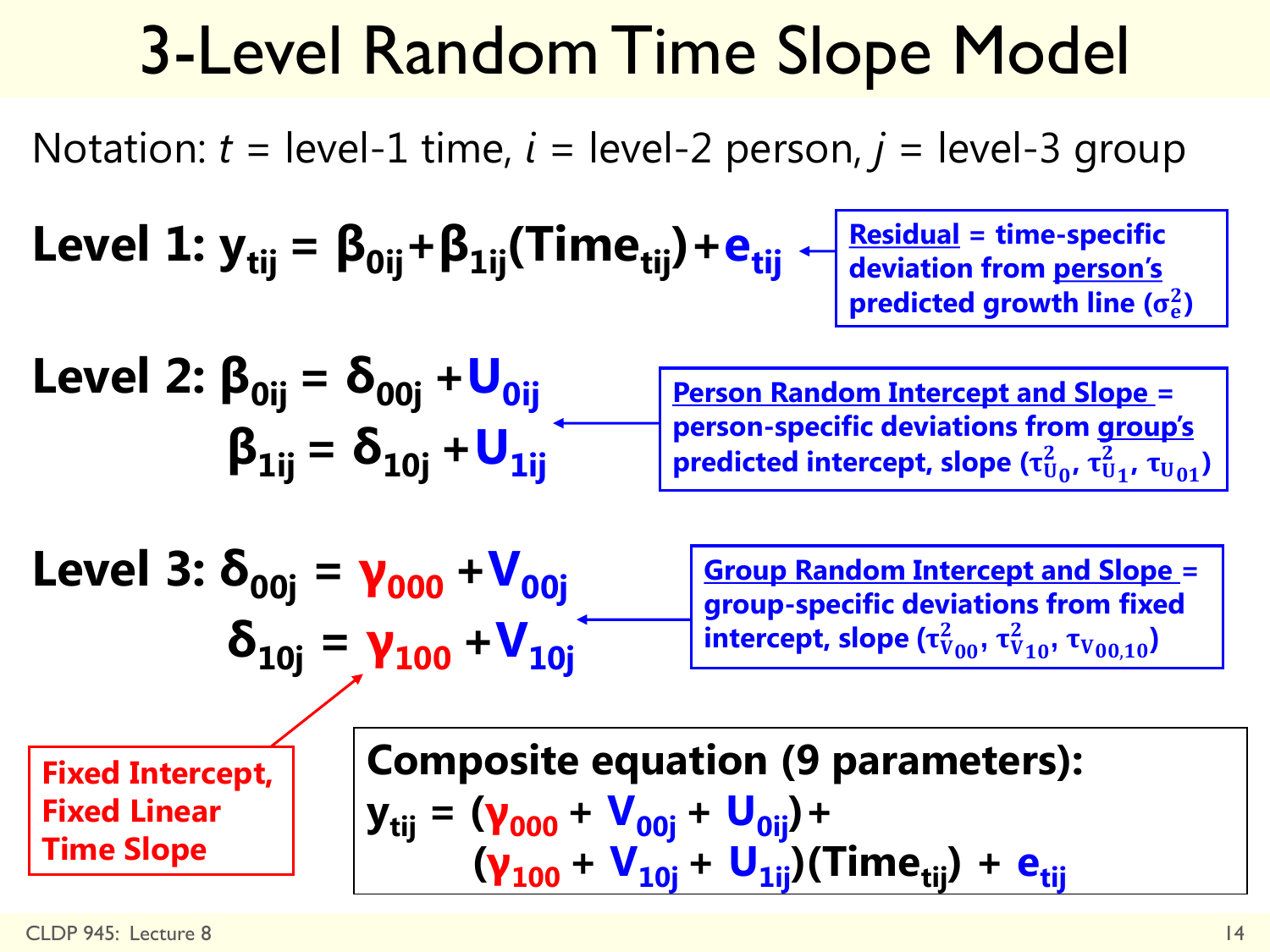### Random Time Slopes at both Levels 2 AND 3? An example with family as group:

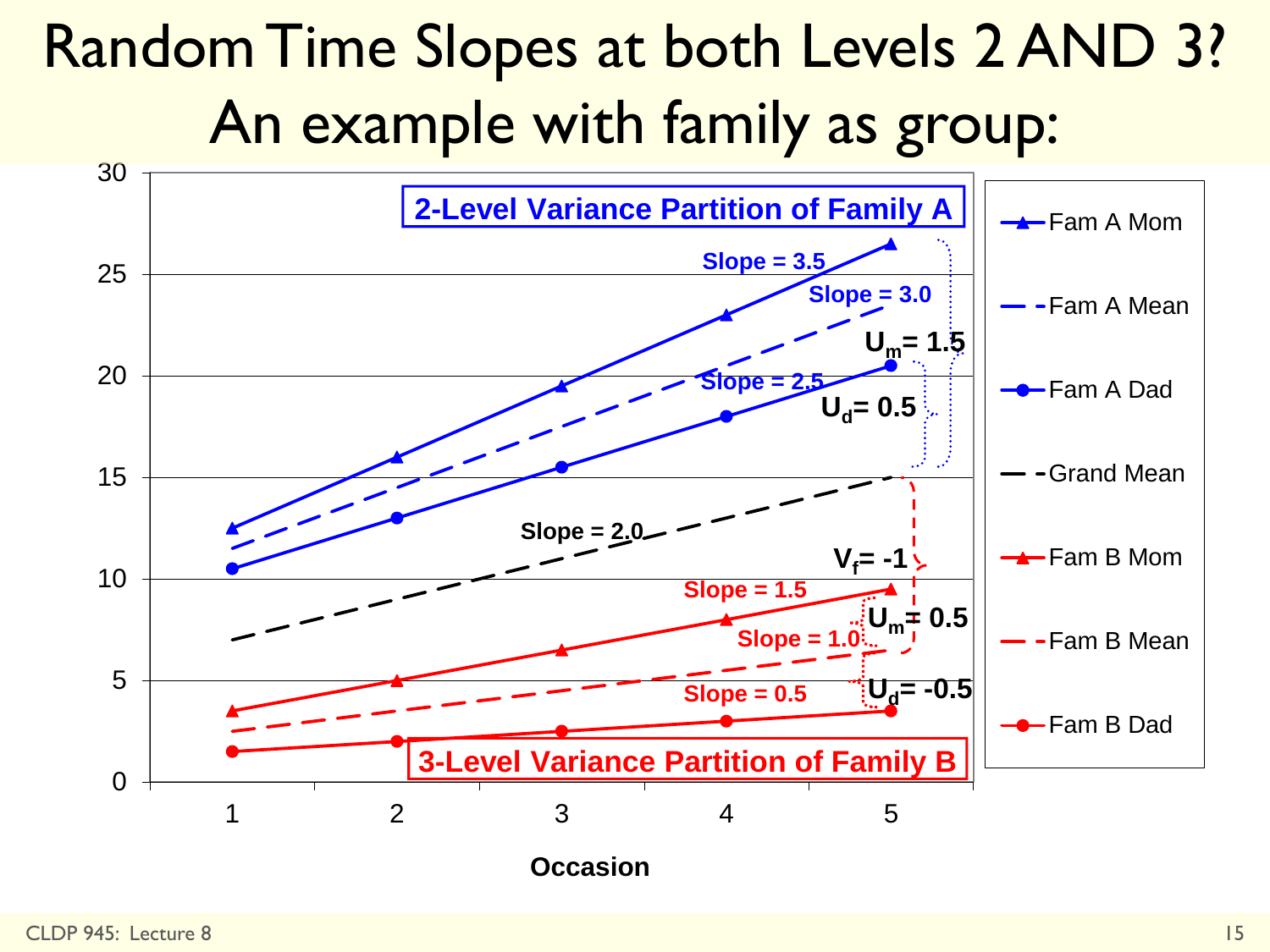# ICCs for Random Intercepts and Slopes

• Once random slopes are included at both level-3 and level-2, ICCs can be computed for the random intercepts and slopes specifically (which would be the level-3 type of ICC)

$$
ICC_{Int} = \frac{\text{Between} - \text{Group}}{\text{Between} - \text{Person}} = \frac{L3 \text{ Int}}{L3 \text{ Int} + L2 \text{ Int}} = \frac{\tau_{V_{00}}^2}{\tau_{V_{00}}^2 + \tau_{U_0}^2}
$$

$$
ICC_{Slope} = \frac{\text{Between} - \text{Group}}{\text{Between} - \text{Person}} = \frac{L3 \text{ Slope}}{L3 \text{ Slope} + L2 \text{ Slope}} = \frac{\tau_{V_{10}}^2}{\tau_{V_{10}}^2 + \tau_{U_1}^2}
$$

- Can be computed for any level-1 slope that is random at both levels (e.g., linear and quadratic time, time-varying predictors)
- Be careful when the model is uneven across levels, though Random Level 2: int, linear, quad Random Level 3: int, linear  $\rightarrow$ Linear is when time  $= 0$ Linear is at any occasion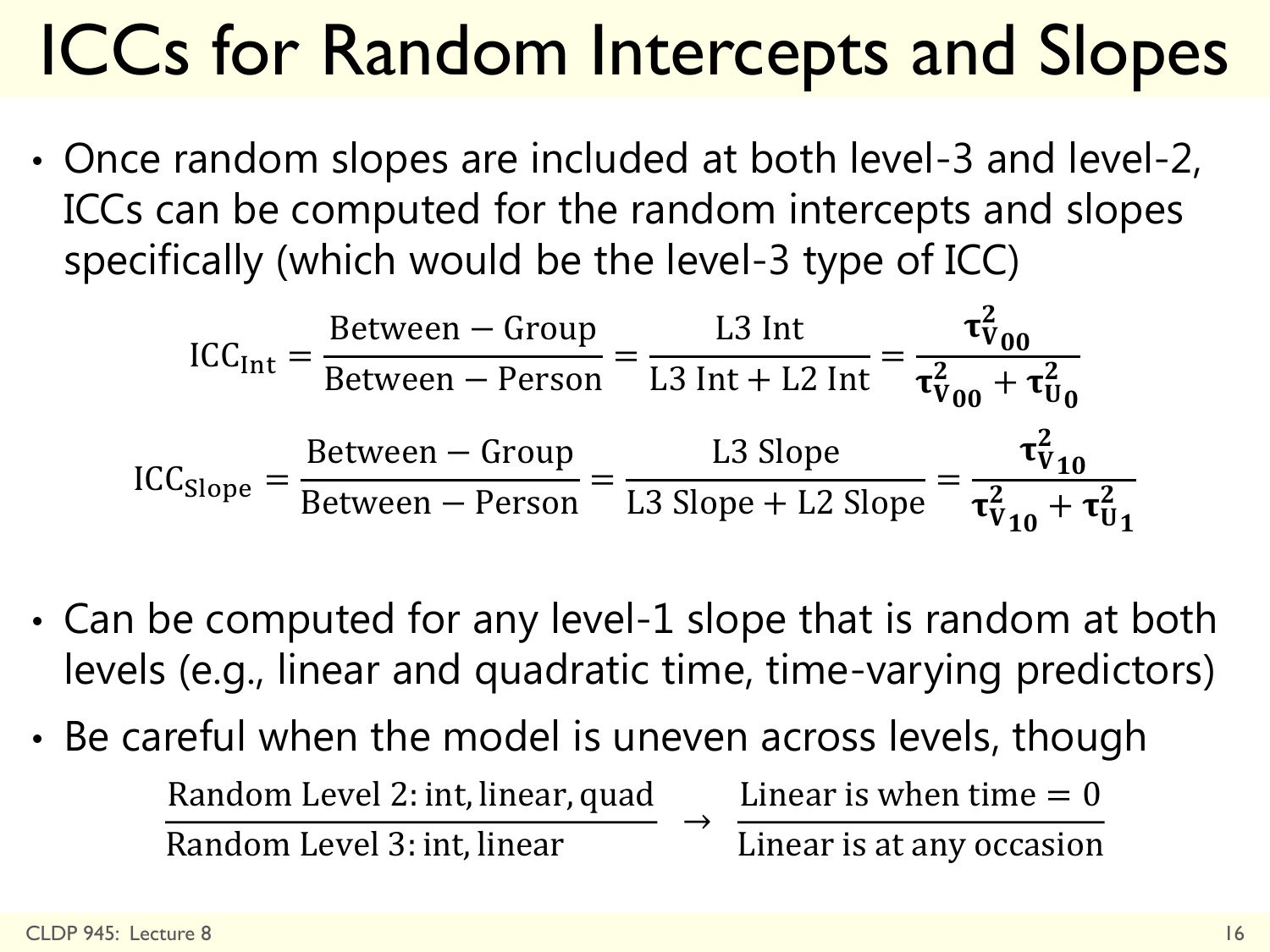## More on Random Slopes in 3-Level Models

- Any level-1 predictor can have a random effect over level 2, level 3, or over both levels, but I recommend working your way **UP the higher levels** for assessing random effects…
	- $\geq$  e.g., Does the effect of time vary over level-2 persons?
	- $\triangleright$  If so, does the effect of time vary over level-3 groups, too?  $\rightarrow$  Is there a commonality in how people from the same group change over time?
- … because random effects at level 3 only are possible but unlikely (e.g., means everyone in the group changes the same)
- Level-2 predictors can also have random effects over level 3 e.g., Does the effect of a L2 person characteristic vary over L3 groups?
- Level-1, level-2, and level-1 by level-2 cross-level interactions can all have random effects over level 3, too, in theory
	- $\geq$  But tread carefully! The more random effects you have, the more likely you are to have convergence problems ("**G** matrix not positive definite")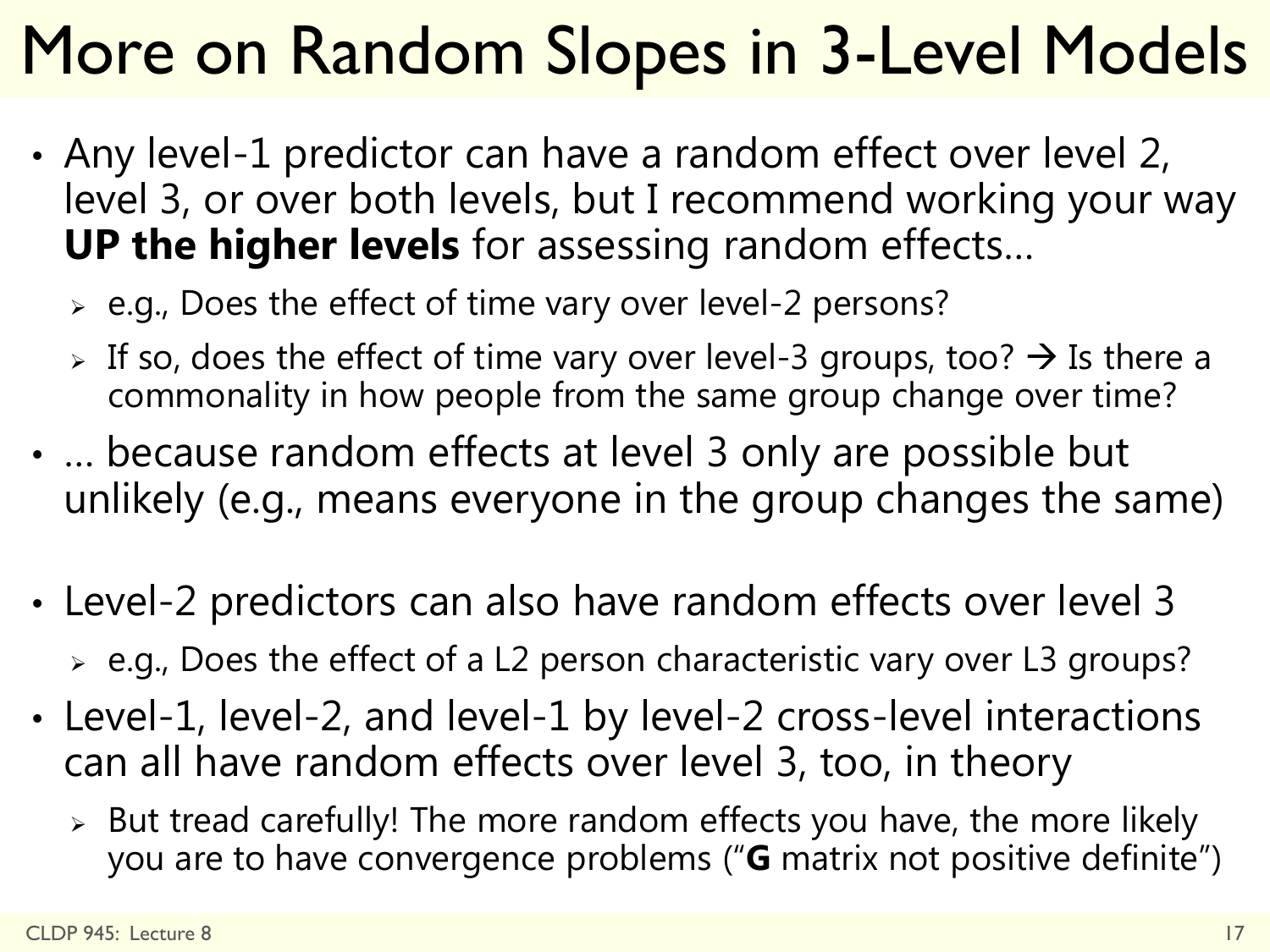# Conditional Model Specification

- Remember separating between- and within-person effects? Now there are 3 potential effects for any level-1 predictor!
	- Example in a Clustered Longitudinal Design: Effect of stress on wellbeing, both measured over time within person within families:
	- **Level 1** (Time): During **Times** of more stress, people have lower (time-specific) wellbeing than in times of less stress
	- **Level 2** (Person): **People** in the family who have more stress have lower (person average) wellbeing than people in the family who have less stress
	- **Level 3** (Family): **Families** who have more stress have lower (family average) wellbeing than families who have less stress
- 2 potential effects for any level-2 predictor, also
	- Example: Effect of baseline level of person coping skills in same design:
	- **Level 2** (Person): **People** in the family who cope better have better (person average) wellbeing than people in the family who cope worse
	- **Level 3** (Family): **Families** who cope better have better (family average) wellbeing than families who cope worse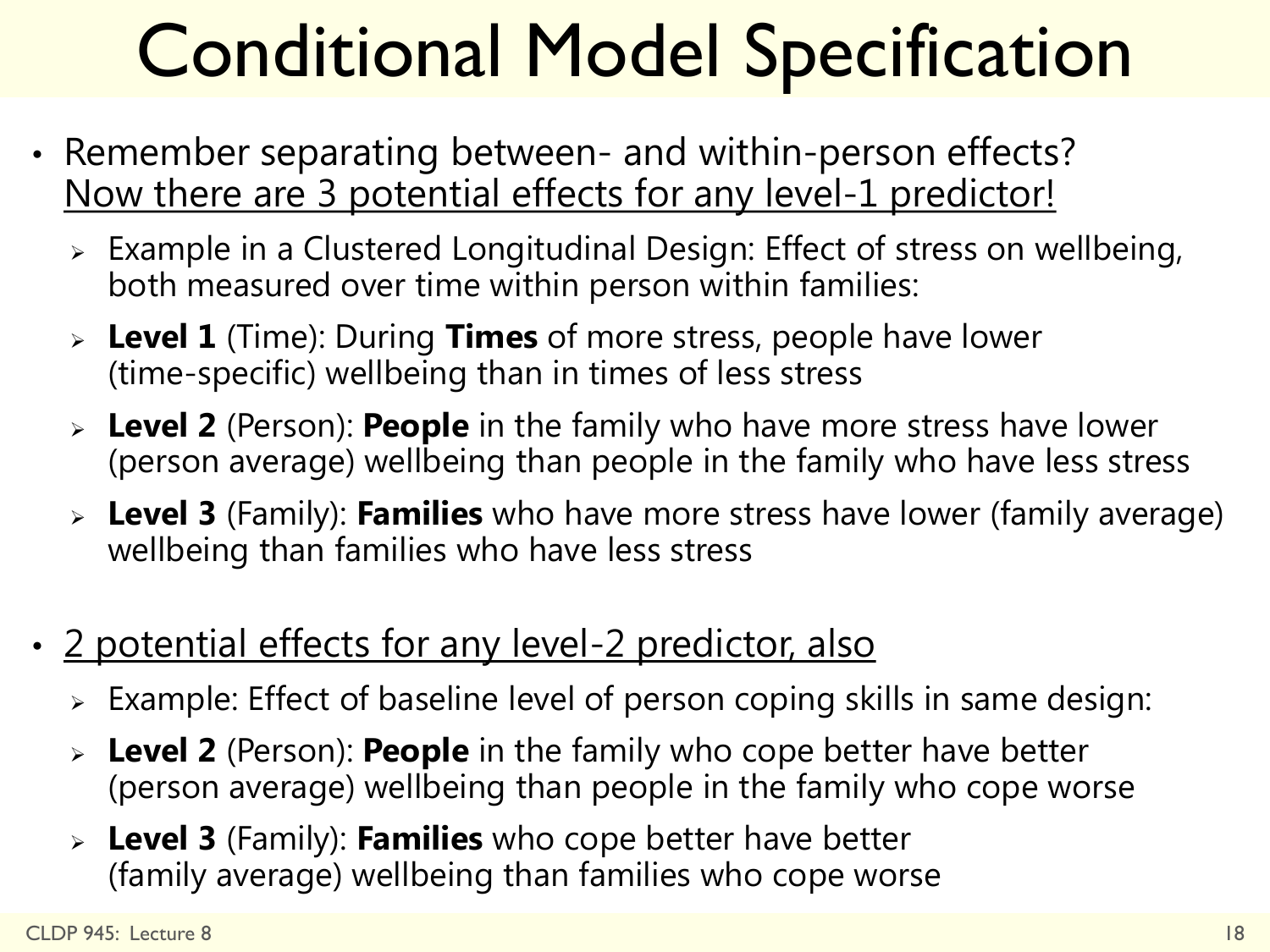## Option 1: Separate Total Effects Per Level Using Variable-Based-Centering

- **Level 1 (Time):** *Time-varying stress relative to person mean*
	- → WPstress<sub>tii</sub> = Stress<sub>tii</sub> PersonMeanStress<sub>ii</sub>
	- → Directly tests if within-person effect ≠ 0?
	- **Total** within-person effect of more stress *than usual* **≠** 0?
- **Level 2 (Person):** *Person mean stress relative to family*
	- $\rightarrow$  WFstress<sub>ii</sub> = PersonMeanStress<sub>ii</sub> FamilyMeanStress<sub>i</sub>
	- → Directly tests if within-family effect ≠ 0?
	- **Total** effect of more stress *than other members of one's family* **≠** 0?
- **Level 3 (Family):** *Family mean stress relative to all families (from constant)*
	- $\rightarrow$  BFstress<sub>i</sub> = FamilyMeanStress<sub>i</sub> C
	- → Directly tests if between-family effect ≠ 0?
	- **Total** effect of more stress *than other families* **≠** 0?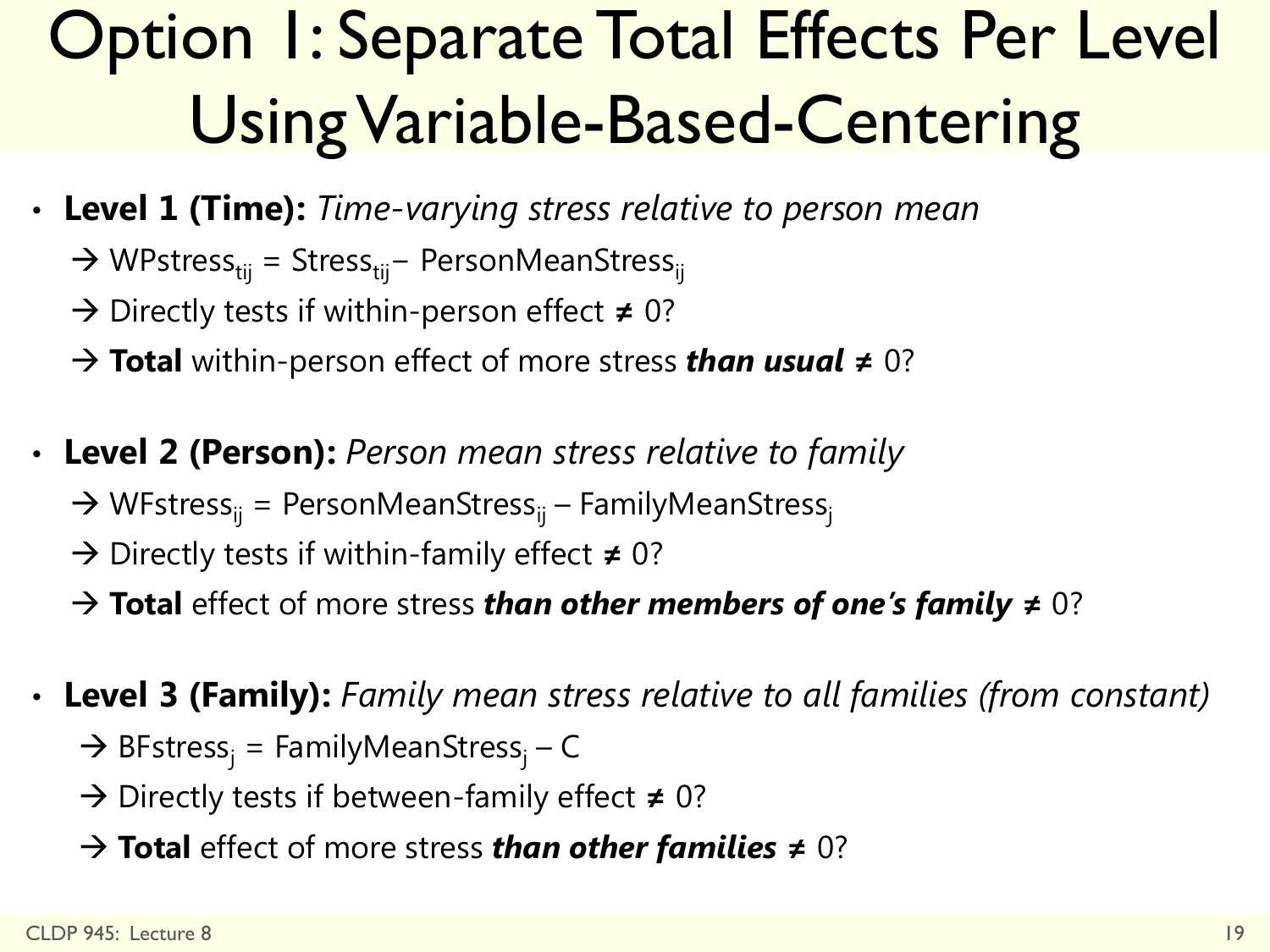## Option 1: Separate Total Effects Per Level Using Variable-Based-Centering

Notation:  $t =$  level-1 time,  $i =$  level-2 person,  $j =$  level-3 group  $PM =$  person mean,  $FM =$  family mean,  $C =$  centering constant

**Level 1:**  $y_{tij} = \beta_{0ij} + \beta_{1ij}$ (Time<sub>tij</sub>) +  $\beta_{2ij}$ (Stress<sub>tij</sub> − PMstress<sub>ij</sub>) +  $e_{tii}$ 

**Level 2: β0ij = δ00j + δ01j(PMstressij−FMstress<sup>j</sup> )+U0ij**  $\beta_{1ii} = \delta_{10i} + U_{1ii}$  $\beta_{2ii} = \delta_{20i} + (\mathbf{U}_{2ii})$ **Level 3:**  $\delta_{00j} = \gamma_{000} + \gamma_{001}$ (FMstress<sub>i</sub>−C) +  $V_{00j}$  $\delta_{01j} = \gamma_{010} + (\mathbf{V}_{01j})$  $\delta_{10j} = \gamma_{100} + \mathsf{V}_{10j}$  $\delta_{20j} = \gamma_{200} + (\mathbf{V}_{20j})$ **Fixed intercept, Between-family stress main effect Within-family stress main effect Time main effect Within-person stress main effect**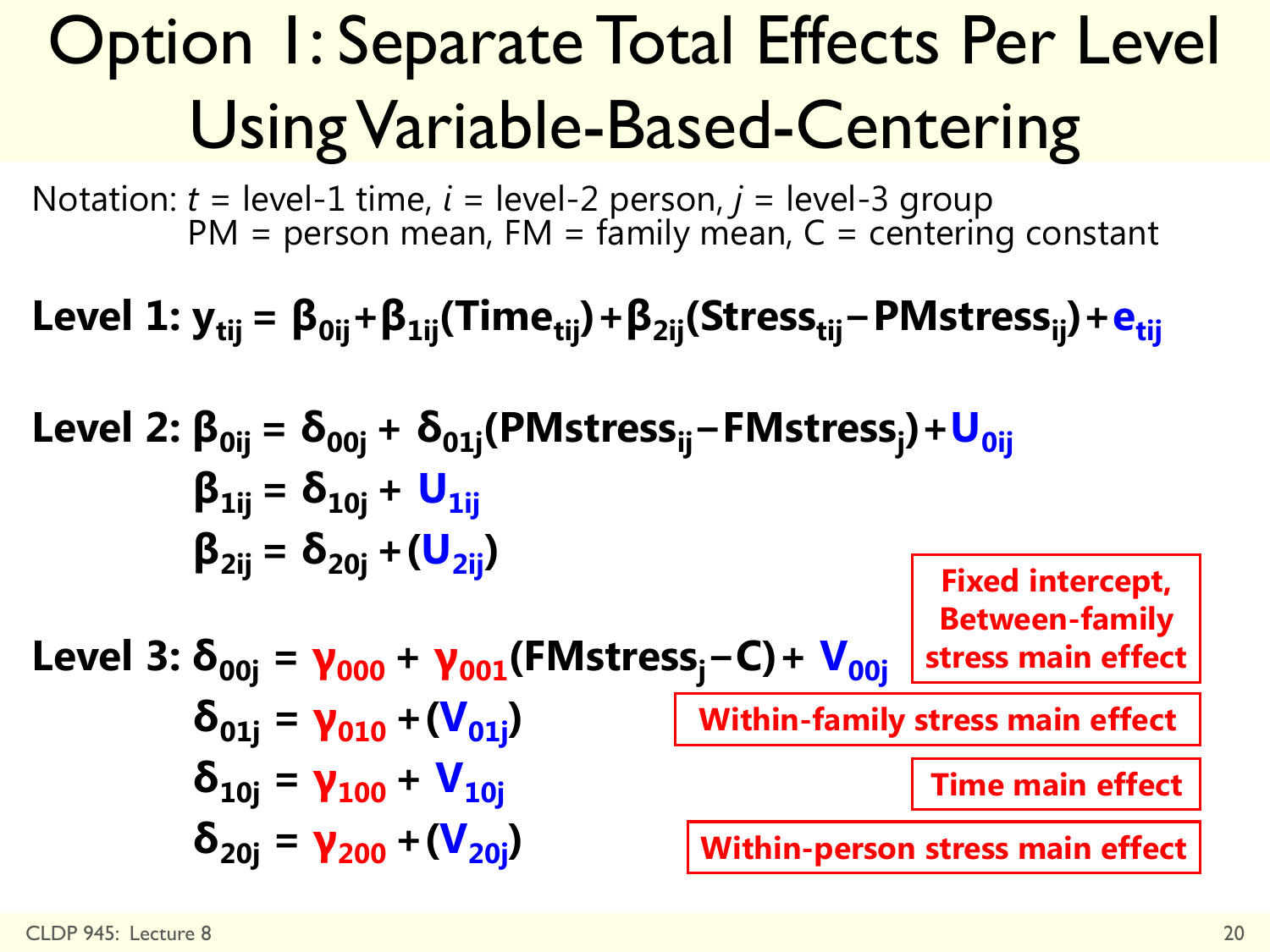## **Option 2: Contextual Effects Per Level** Using Constant-Based-Centering

- **Level 1 (Time):** *Time-varying stress (relative to sample constant)*
	- $\rightarrow$  TVstress<sub>tij</sub> = Stress<sub>tij</sub> C
	- → Directly tests if within-person effect ≠ 0?
	- **Total** within-person effect of more stress *than usual* **≠** 0?
- **Level 2 (Person):** *Person mean stress (relative to sample constant)*
	- $\rightarrow$  BPstress<sub>ii</sub> = PersonMeanStress<sub>ij</sub> C
	- Directly tests if within-person and within-family effects **≠** ?
	- **Contextual** effect of more stress *than other members of one's family* **≠** 0?
- **Level 3 (Family):** *Family mean stress relative to all families (from constant)*
	- $\rightarrow$  BFstress<sub>i</sub> = FamilyMeanStress<sub>i</sub> C
	- Directly tests if within-family and between-family effects **≠** ?
	- **Contextual** effect of more stress *than other families* **≠** 0?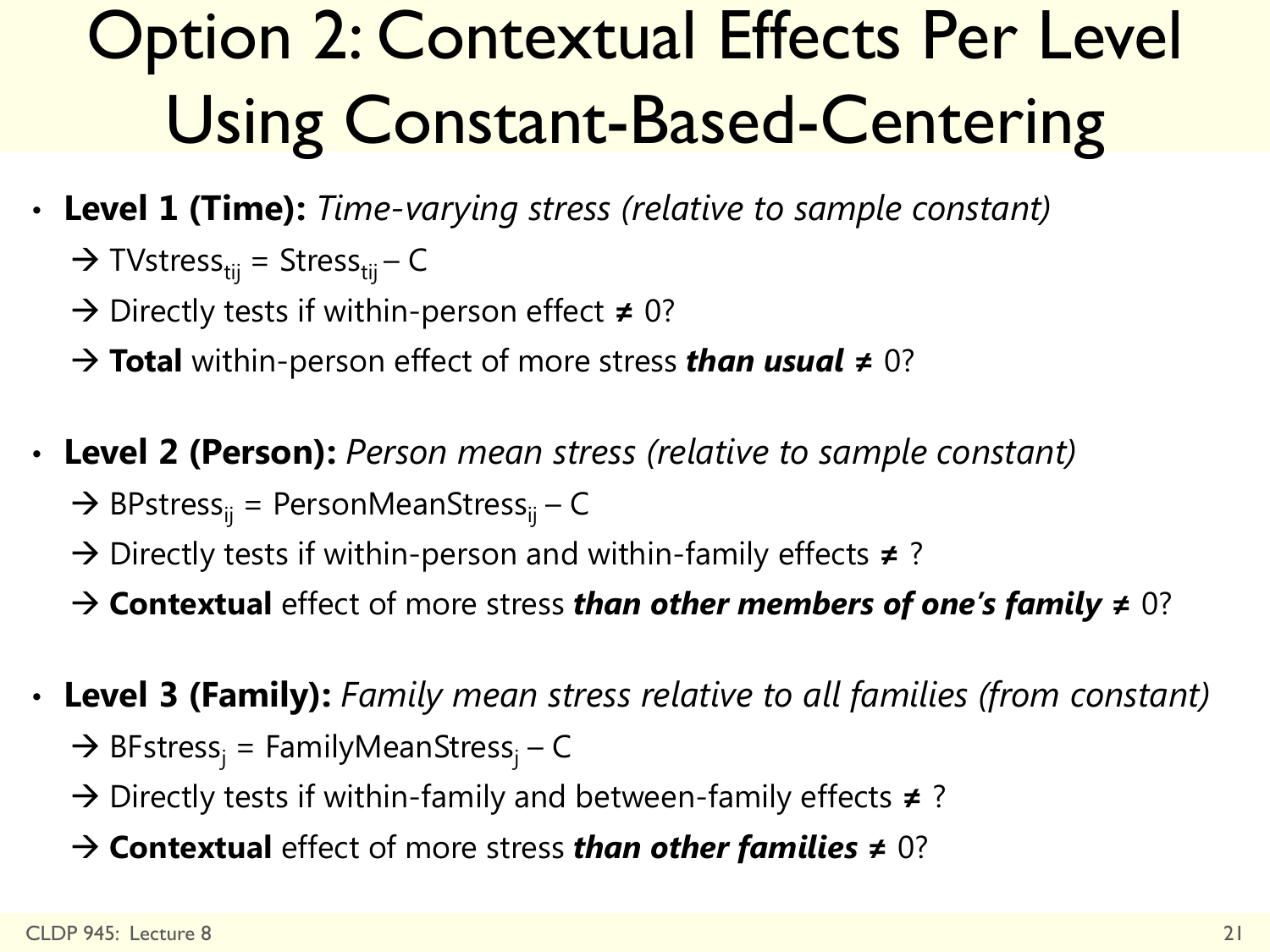## **Option 2: Contextual Effects Per Level** Using Constant-Based-Centering

Notation:  $t =$  level-1 time,  $i =$  level-2 person,  $j =$  level-3 group PM = person mean, FM = family mean, C = centering constant

Level 1: 
$$
y_{tij} = \beta_{0ij} + \beta_{1ij}(Time_{tij}) + \beta_{2ij}(Stress_{tij} - C) + e_{tij}
$$

Level 2: 
$$
\beta_{0ij} = \delta_{00j} + \delta_{01j}(PMstress_{ij} - C) + U_{0ij}
$$

\n $\beta_{1ij} = \delta_{10j} + U_{1ij}$ 

\n $\beta_{2ij} = \delta_{20j} + (U_{2ij})$ 

\nLevel 3:  $\delta_{00j} = \gamma_{000} + \gamma_{001}(FMstress_{j} - C) + V_{00j}$ 

\nFixed intercept,  $\delta_{01j} = \gamma_{010} + (V_{01j})$ 

\nContextual family stress main effect

\n $\delta_{10j} = \gamma_{100} + V_{10j}$ 

\nTime main effect

\n $\delta_{20j} = \gamma_{200} + (V_{20j})$ 

\nWithin-person stress main effect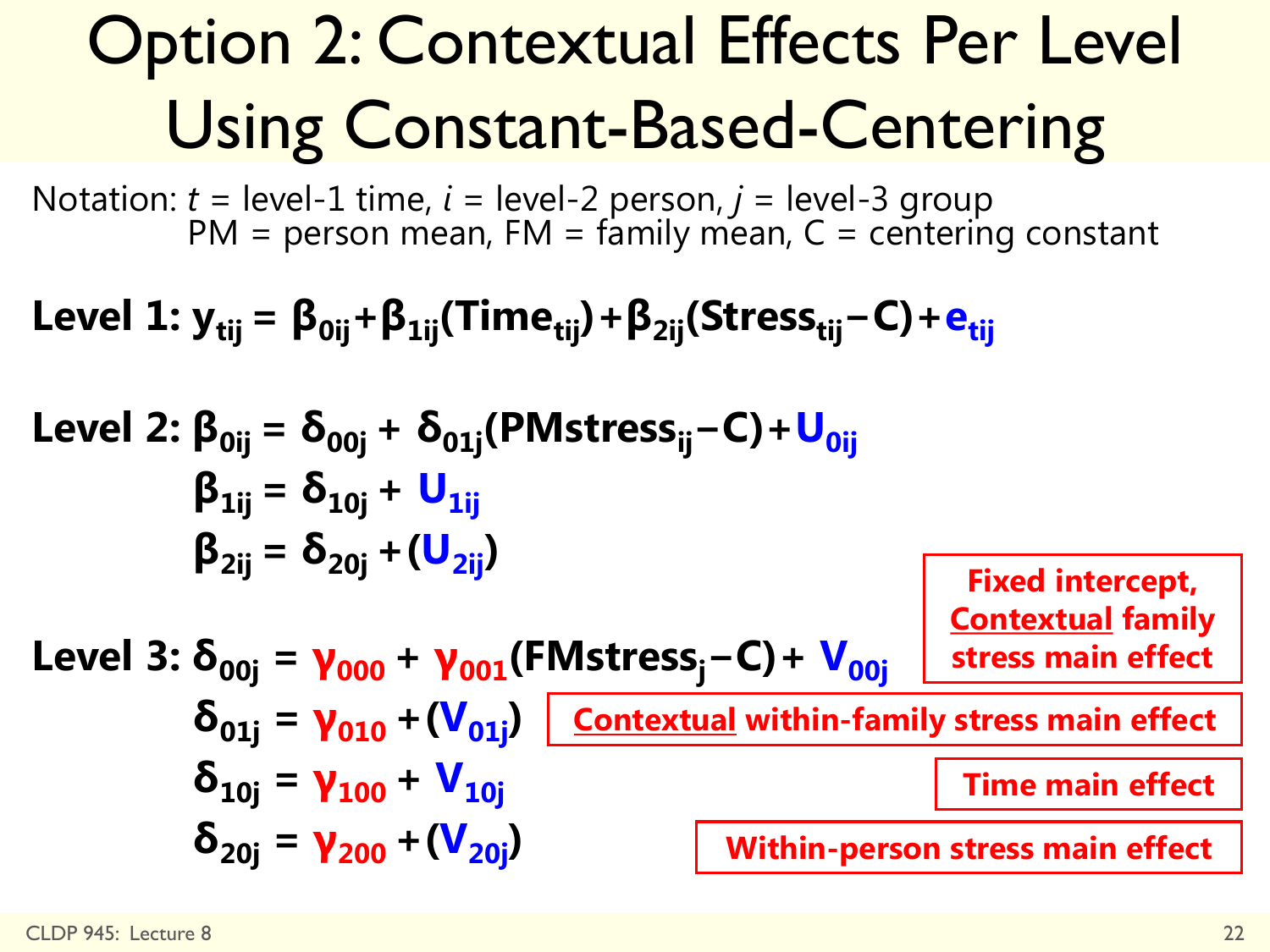## What does it mean to omit higher-level effects under each centering method?

- **Variable-Based-Centering**: Omitting a fixed effect assumes that the effect at that level does not exist  $(= 0)$ 
	- $\ge$  Remove L3 effect? Assume L3 Between-Family effect = 0
		- *L1 effect = Within-Person effect, L2 effect = Within-Family effect*
	- $\ge$  Then remove L2 effect? Assume L2 Within-Family effect = 0
		- *L1 effect = Within-Person effect*
- **Constant-Based-Centering**: Omitting a fixed effect means the effect at that level is equivalent to the effect at the level below
	- $\ge$  Remove L3 effect? Assume L3 Between-Family = L2 Within-Family effect
		- *L1 effect = Within-Person effect, L2 effect = 'smushed' WF and BF effects*
	- $\triangleright$  Then remove L2 effect? Assume L2 Between-Person effect = L1 effect
		- *L1 'smushed' = Within-Person, Within-Family, and Between-Family effects*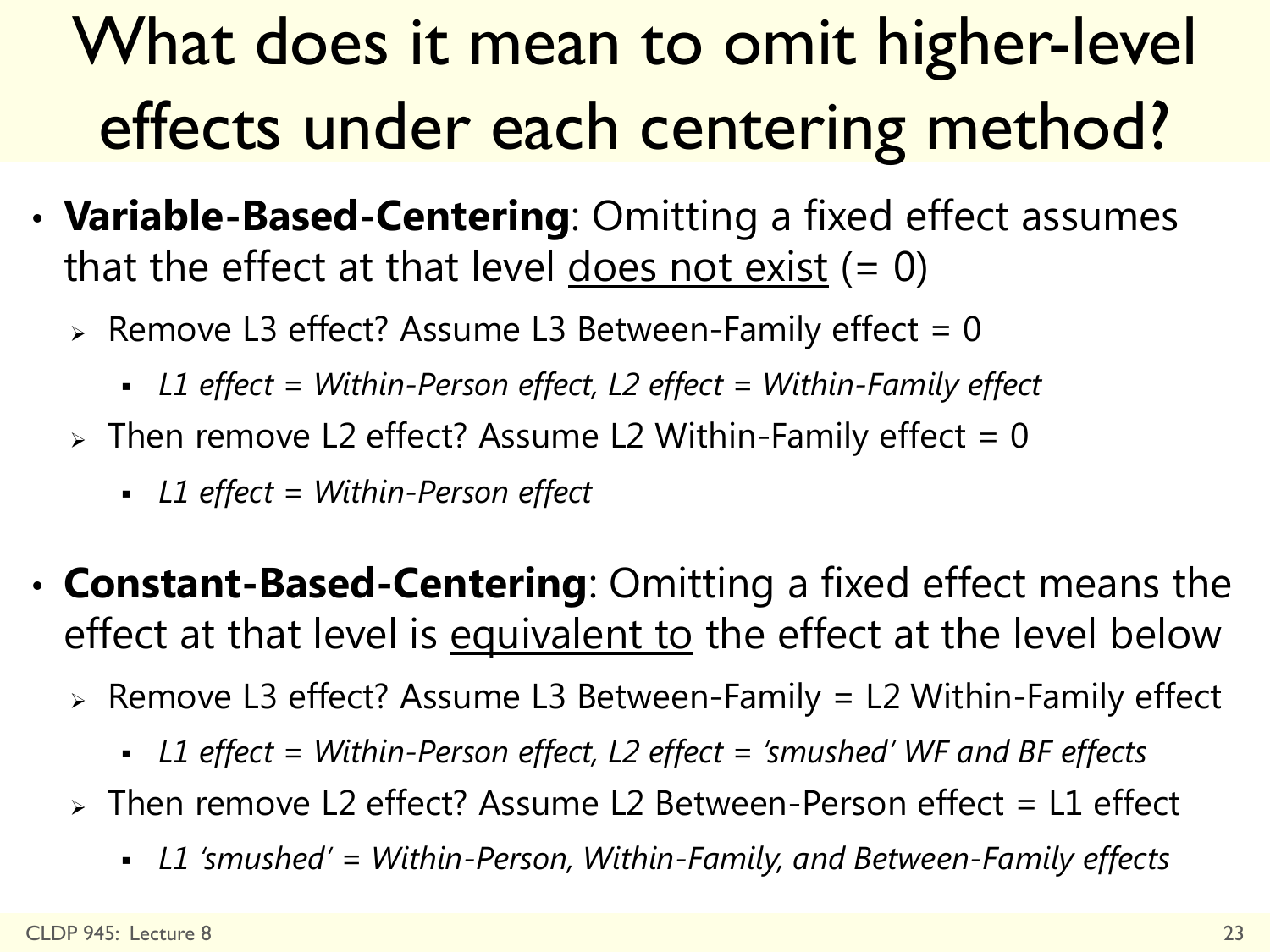## Interactions belong at each level, too…

• Example: Is the effect of stress on wellbeing moderated by time-invariant person coping? Using variable-based-centering:

#### • **Stress Effects**

- > Level 1 (Time): WPstress<sub>tij</sub> = Stress<sub>tij</sub>− PersonMeanStress<sub>ij</sub>
- > Level 2 (Person): WFstress<sub>ii</sub> = PersonMeanStress<sub>ii</sub> FamilyMeanStress<sub>i</sub>
- **Level 3 (Family):** BFstress<sub>i</sub> = FamilyMeanStress<sub>i</sub> C

#### • **Coping Effects**

- **Level 2 (Person):** WFcope<sub>ii</sub> = Cope<sub>ii</sub> FamilyMeanCope<sub>i</sub>
- > Level 3 (Family): BFcope<sub>i</sub> = FamilyMeanCope<sub>i</sub> C

#### • **Interaction Effects**

- With level-1 stress: WPstress<sub>tij</sub> \* WFcope<sub>ij</sub>, WPstress<sub>tij</sub> \* BFcope<sub>j</sub>
- With level-2 stress: WFstress<sub>ij</sub> \* WFcope<sub>ij</sub>, (WFstress<sub>ij</sub> \* BFcope<sub>j</sub>)
- With level-3 stress: BFstress<sub>i</sub> \* BFcope<sub>j</sub>, (BFstress<sub>i</sub> \* WFcope<sub>ij</sub>)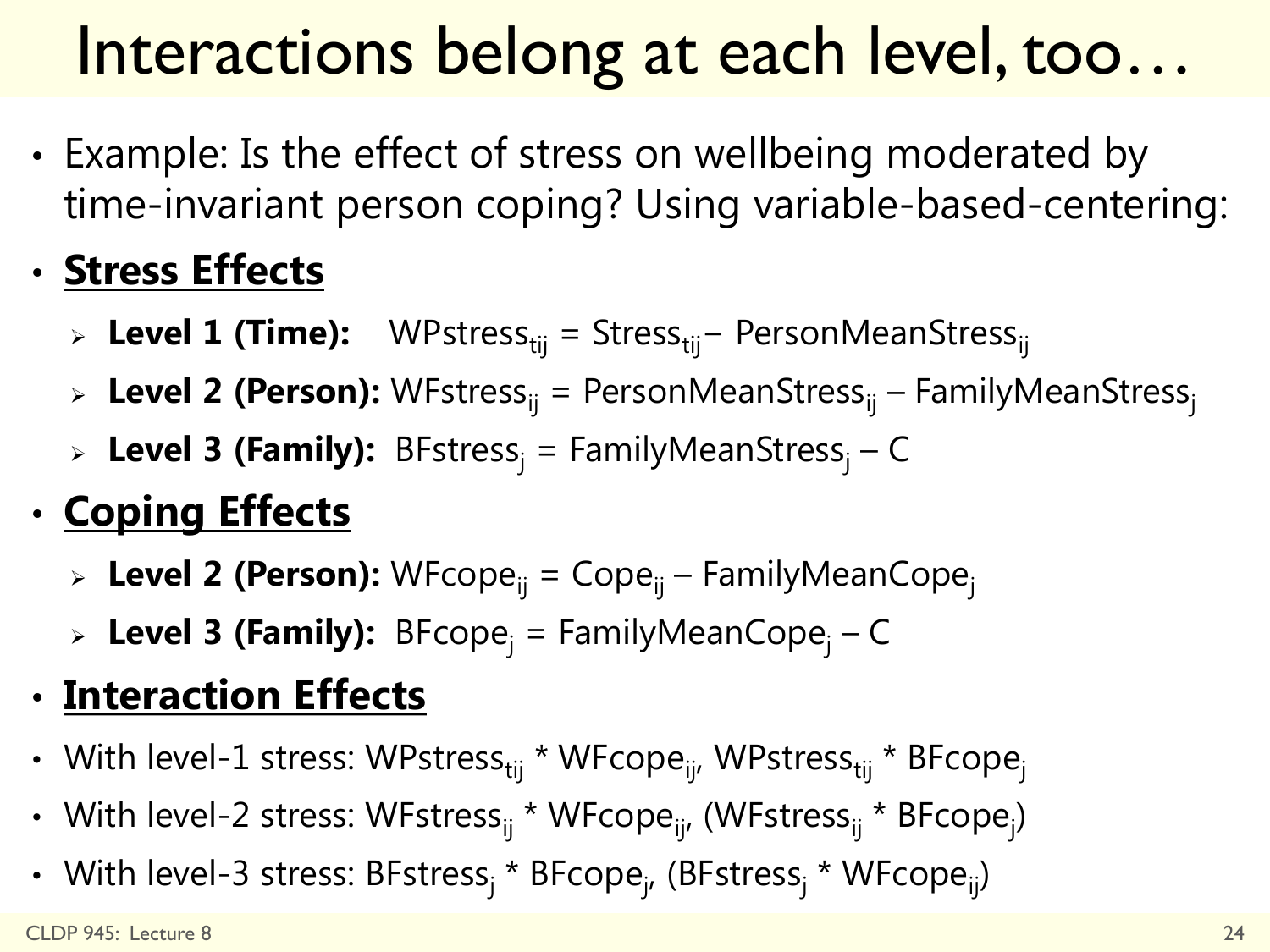### Interactions belong at each level, too…

Notation: *t* = level-1 time, *i* = level-2 person, *j* = level-3 group  $PM =$  person mean,  $FM =$  family mean,  $C =$  centering constant

**Level 1:**  $y_{\text{tij}} = \beta_{\text{0ij}} + \beta_{\text{1ij}}$ (Time<sub>tij</sub>) +  $\beta_{\text{2ij}}$ (Stress<sub>tij</sub> − PMstress<sub>ij</sub>) +  $e_{\text{tij}}$ 

Level 2: 
$$
\beta_{0ij} = \delta_{00j} + \delta_{01j}(\text{PMstress}_{ij} - \text{FMstress}_{j}) + \delta_{02j}(\text{Cope}_{ij} - \text{FMcope}_{j}) + \delta_{03j}(\text{PMstress}_{ij} - \text{FMstress}_{j})(\text{Cope}_{ij} - \text{FMcope}_{j}) + U_{0ij}
$$

\n $\beta_{1ij} = \delta_{10j} + U_{1ij}$ 

\n $\beta_{2ij} = \delta_{20j} + \delta_{21j}(\text{Cope}_{ij} - \text{FMcope}_{j}) + (U_{2ij})$ 

Level 3: 
$$
\delta_{00j} = \gamma_{000} + \gamma_{001}(\text{FMstress}_j - C) + \gamma_{002}(\text{FMcope}_j - C)
$$

\n $+ \gamma_{003}(\text{FMstress}_j - C)(\text{FMcope}_j - C) + \gamma_{00j}(\text{FMS} - C) + \gamma_{00j}(\text{FMS} - C) + \gamma_{00j}(\text{FMS} - C) + \gamma_{00j}(\text{FMS} - C) + \gamma_{00j}(\text{FMS} - C) + \gamma_{00j}(\text{FMS} - C) + \gamma_{00j}(\text{FMS} - C) + \gamma_{00j}(\text{FMS} - C) + \gamma_{00j}(\text{FMS} - C) + \gamma_{00j}(\text{FMS} - C) + \gamma_{00j}(\text{FMS} - C) + \gamma_{00j}(\text{FMS} - C) + \gamma_{00j}(\text{FMS} - C) + \gamma_{00j}(\text{FMS} - C) + \gamma_{00j}(\text{FMS} - C) + \gamma_{00j}(\text{FMS} - C) + \gamma_{00j}(\text{FMS} - C) + \gamma_{00j}(\text{FMS} - C) + \gamma_{00j}(\text{FMS} - C) + \gamma_{00j}(\text{FMS} - C) + \gamma_{00j}(\text{FMS} - C) + \gamma_{00j}(\text{FMS} - C) + \gamma_{00j}(\text{FMS} - C) + \gamma_{00j}(\text{FMS} - C) + \gamma_{00j}(\text{FMS} - C) + \gamma_{00j}(\text{FMS} - C) + \gamma_{00j}(\text{FMS} - C) + \gamma_{00j}(\text{FMS} - C) + \gamma_{00j}(\text{FMS} - C) + \gamma_{00j}(\text{FMS} - C) + \gamma_{00j}(\text{FMS} - C) + \gamma_{00j}(\text{FMS} - C) + \gamma_{00j}(\text{FMS} - C) + \gamma_{00j}(\text{FMS} - C) + \gamma_{00j}(\text{FMS} - C) + \gamma_{00j}(\text{FMS} - C) + \gamma_{00j}(\text{FMS} - C) + \gamma_{00j}(\text{FMS} - C) + \gamma_{00j}(\text{FMS} - C)$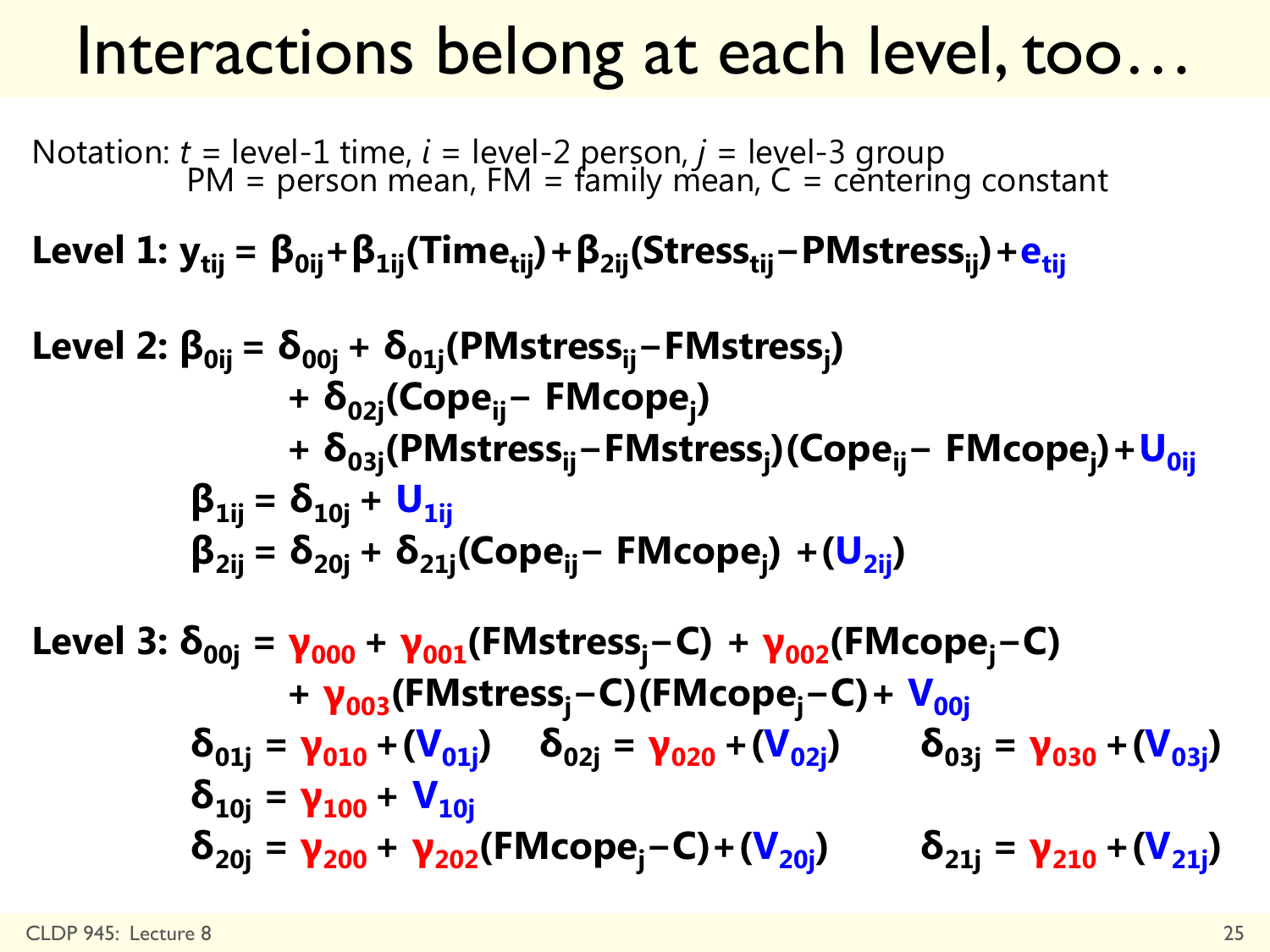### Summary: Three-Level Random Effects Models

- Estimating 3-level models requires no new concepts, but everything is an order of complexity higher:
	- $\triangleright$  Partitioning variance over 3 levels instead of 2  $\rightarrow$  many possible ICCs
	- $\triangleright$  Random slope variance will come from the variance directly below:
		- Level-2 random slope variance comes from level-1 residual
		- Level-3 random slope variance comes from level-2 random slope (or residual)
	- Level-1 effects can be random over level 2, level 3, or both
		- ICCs can be computed for level-1 slopes that are random over both level-2 and level-3 (assuming the L2 and L3 variance models match)
		- Smushing of level-1 fixed effects should be tested over levels 2 AND 3
	- Level-2 effects can be random over level 3
		- Smushing of level-2 fixed effects should be tested over level 3
	- Level-3 effects cannot be random; no worries about smushing
	- Phew….